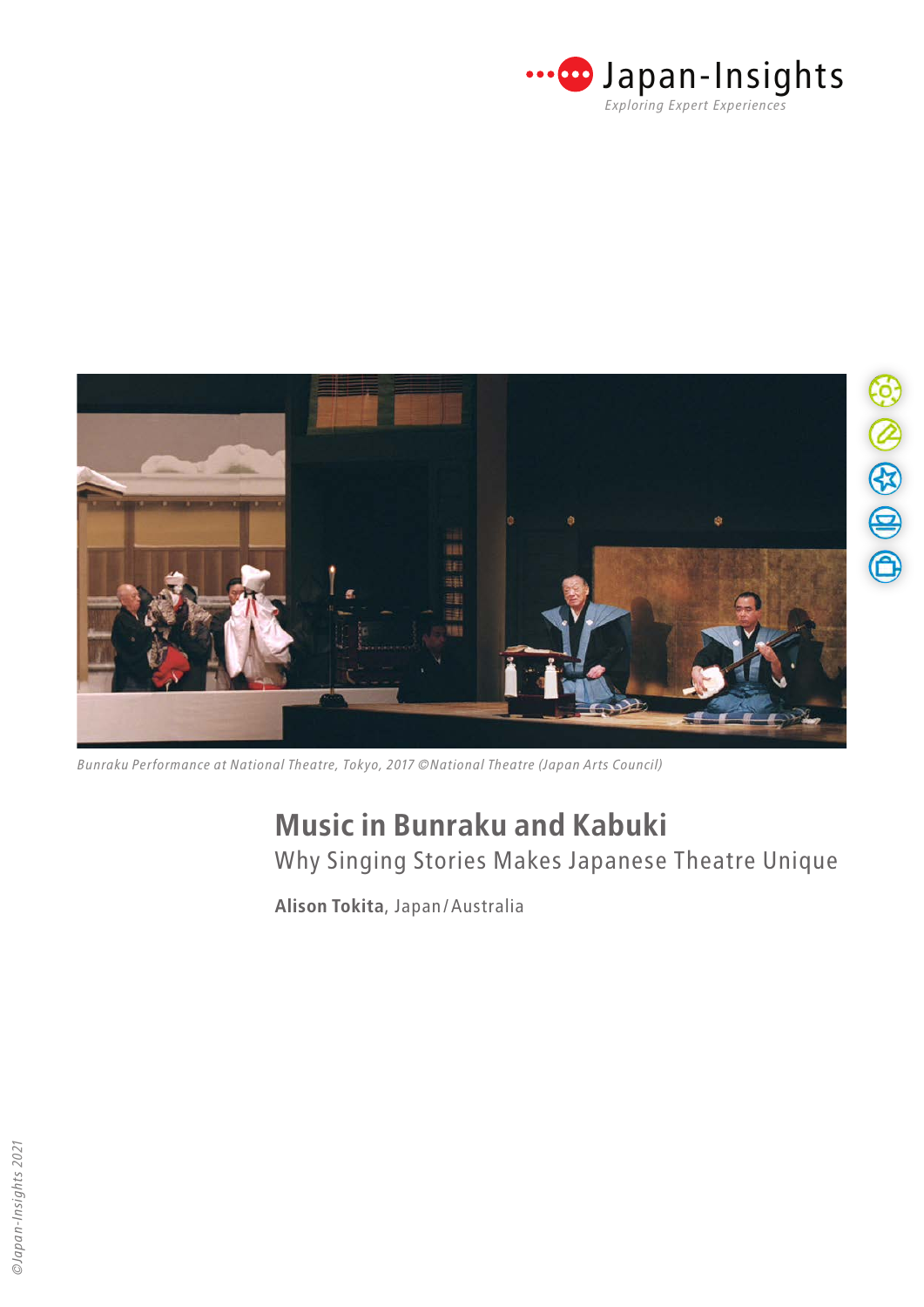

Japanese theatre provides a brilliant and extravagant spectacle through its stylized movement and dance, its costumes and exaggerated speech – and its music. Understanding the storyline is of course important, but Japanese theatre can also be appreciated for its visual and sonic impact. Music plays a vital role in two of Japan's most famous forms of theatre: the *Bunraku* puppet theatre, and the live *Kabuki* theatre. Sung narrative is an intrinsic part of the dramatic and dramaturgical texture of both, and at its heart is voice and shamisen. **Motivation**

As a musicologist, I was drawn to the music of Kabuki, and took lessons in kiyomoto singing and shamisen. I spent many hours in the theatre listening again and again to the music I was studying. I gradually started to understand that this was not simply music, but story-singing. This led me to explore the origins of story-singing in Japanese theatre, so different from both theatre and opera in the West. I would like to take you on a virtual visit to the Bunraku and Kabuki theatres, two of Japan's significant theatres, and then dip into the history of Japanese theatre and the ancient tradition of story-singing that fed the development of Bunraku and Kabuki. Starting from the contemporary versions of these two forms, we look at the centrality of music in both, and explore their roots in ritual, dance, and story-telling. **Objective**

One of the distinctive features of Japanese culture is the capacity to innovate and at the same time preserve old traditions. Gagaku, the music of the imperial court, was introduced to Japan from China in the 8th century, and has been transmitted faithfully to the present day. Noh, an amalgam of acting, dance, song, and narrative, is Japan's oldest form of drama, deriving its content from literary, religious, and folk sources; it has been performed continuously from the 14th century to now. The same is true of Bunraku and Kabuki which date from the 17th century. Of course, these forms change and develop, and adapt to changing circumstances, most notably the severe challenges presented by rapid westernization in the modern era. **Context**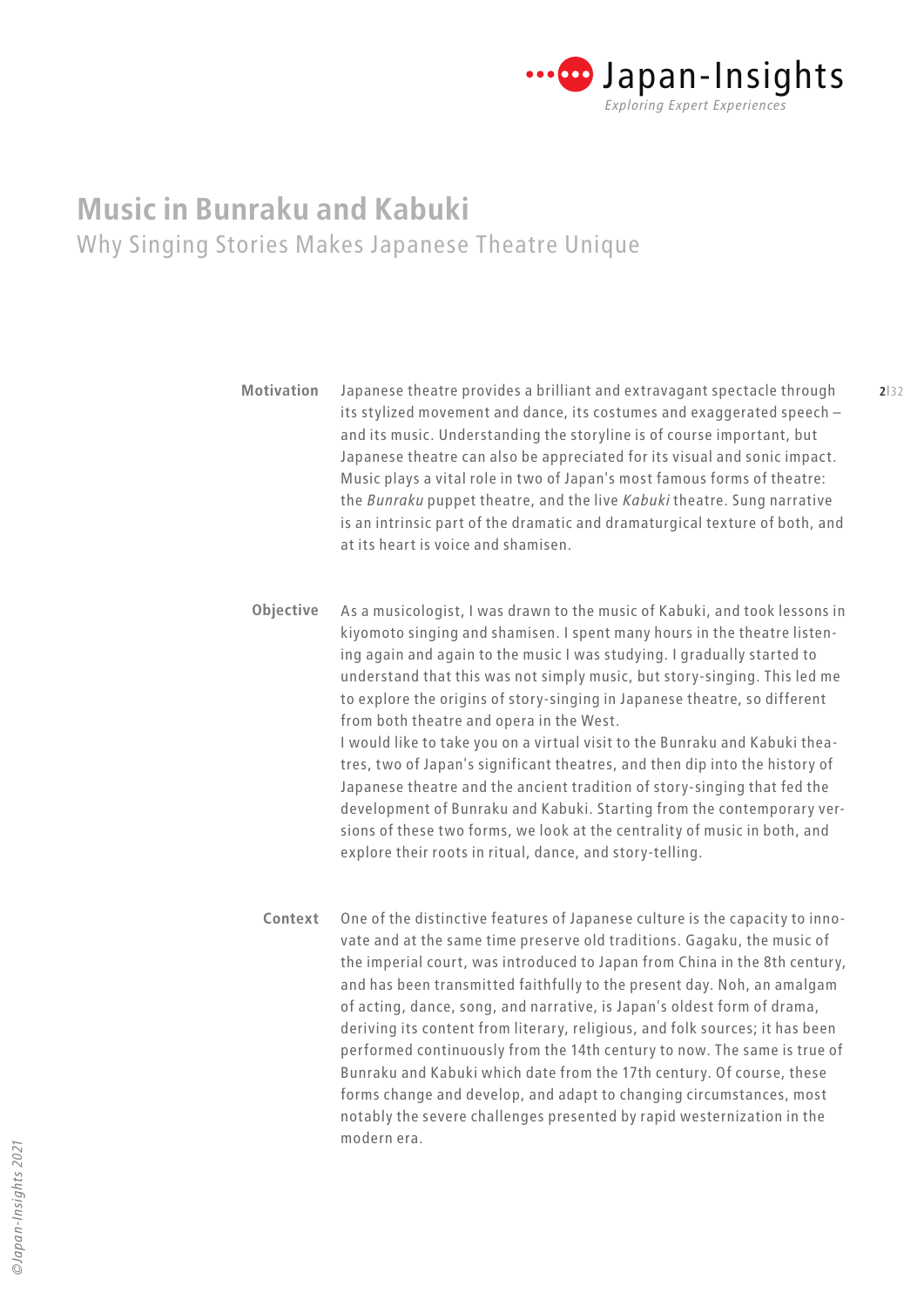

Why Singing Stories Makes Japanese Theatre Unique



*The National Bunraku Theatre in Osaka ©Japan Arts Council*



*Scene from* Kumagai Jinya *in the popular play* Ichi-no-tani Futaba Gunki *©National Theatre (Japan Arts Council)*

The National Bunraku Theatre is a modern ferro-concrete building in the old entertainment district of Dotonbori in Osaka. It offers bi-monthly seasons of Bunraku with two sessions a day, presenting selections from famous plays. The program I am taking you to see today is the morning session from 11:00-15:00, featuring the popular play *Ichi-no-tani Futaba Gunki* – Chronicle of the Battle of Ichi-no-tani, that premiered in Osaka in 1751. It is a fanciful re-imagination of incidents from the largely historical *Heike Monogatari* – The Tale of the Heike – about cataclysmic battles between the Heike and Genji warrior clans in the 12th century. We need to realize that plays of the Edo Period (1603-1867), both puppet and live theatres, are noted for their fantastic plot development. While usually set in a traditional narrative *sekai* (world) drawn from earlier plots, there is always a quirky twist or *shuko* (invention) to give it novelty. In the scene *Kumagai Jinya* – Kumagai's Camp, the warrior Kumagai Jiro Naozane returns to his camp and confronts his wife, and the mother of Taira no Atsumori, the young teenage warrior he has just killed in the battle of Ichi-no-tani. Unlike the account in Heike Monogatari, the novelty here is that, feeling pity for Atsumori, Kumagai killed his own son as a substitute. This bizarre twist provides complex psychological interest. The highlight is a section called *monogatari* (story), rapidly alternating sung and spoken lines, in which Kumagai narrates and re-enacts the scene of the battle, with a complex mixture of bravado and painful emotions, because he needs to keep the substitution secret from his wife, and from the world at large.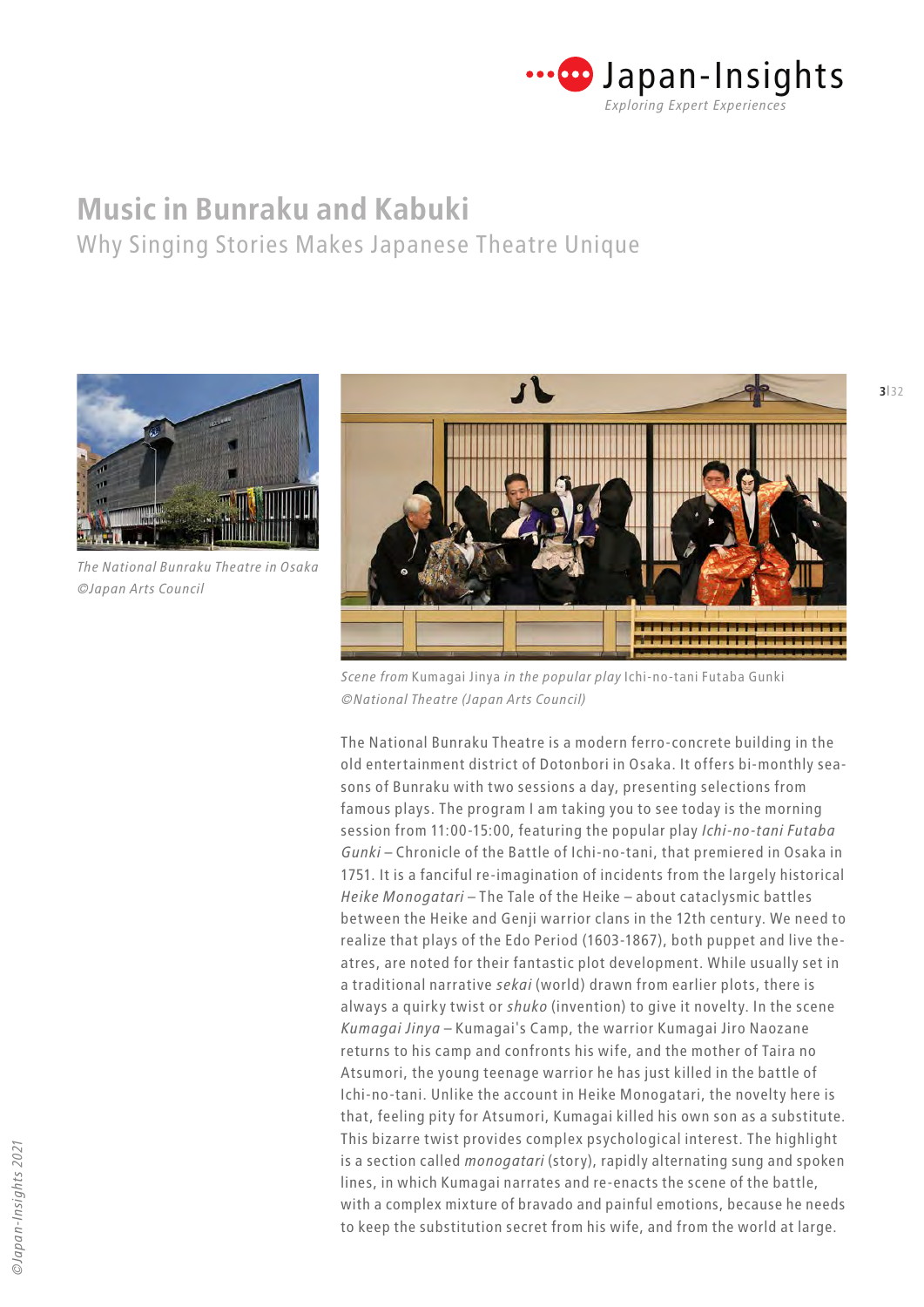

Why Singing Stories Makes Japanese Theatre Unique



*Scene from* Yoshitsune Senbon Zakura *©National Bunraku Theatre (Japan Arts Council)*

Another scene on the program is the *michiyuki* (poetic journey) from the play *Yoshitsune Senbon Zakura* – Yoshitsune and the Thousand Cherry Trees, premiered in Osaka in 1747. This scene, titled *Hatsune no tabi* – Journey with the drum Hatsune, is an episode based on the romantic legendary *Gikeiki* (The Chronicle of Yoshitsune) about the flight of the samurai hero Minamoto no Yoshitsune (1159-1189) from his half-brother, soon to be shogun, Yoritomo. Yoshitsune's lover Shizuka is commanded to flee in a different direction, accompanied by Sato Tadanobu (1161-1186), one of Yoshitsune's retainers. The bizarre twist in this plot is that Tadanobu is really a fox in disguise, who yearns for Shizuka's drum, the skin of which is that of his father. As the two journey in the Yoshino mountains, full of blooming cherry trees, they rest and amuse themselves talking about Yoshitsune. Shizuka laments their separation, while Tadanobu reenacts the scene of a battle in which his brother fought and was killed – another powerful monogatari section.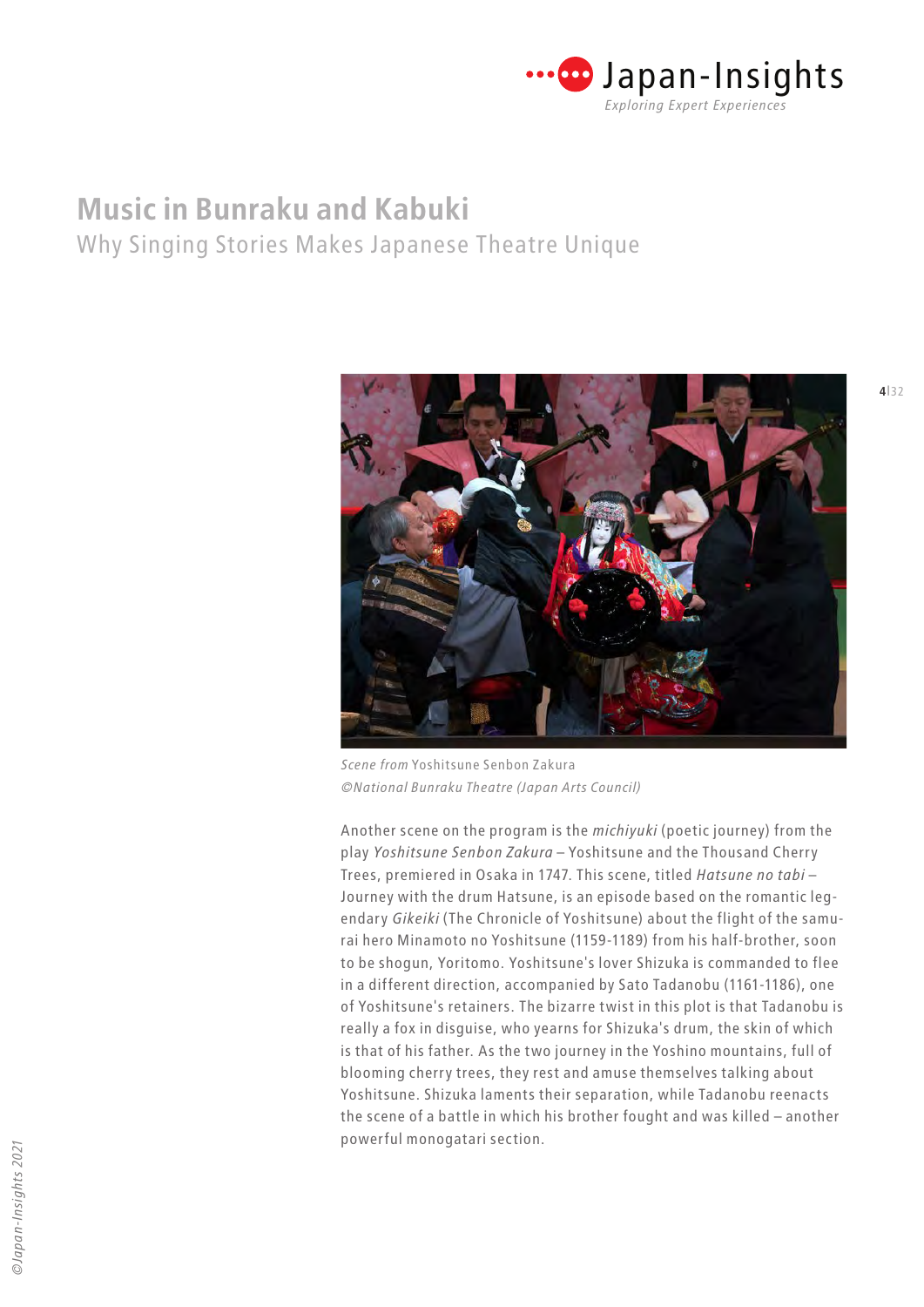

Why Singing Stories Makes Japanese Theatre Unique



*In Bunraku, stories are performed by the energetic vocalisation of the* Tayu *(narrator), the shamisen player, and the* Ningyotsukai *(puppeteers). The musicians are seated on a dais on the right side of the stage ©National Bunraku Theatre (Japan Arts Council)*



*Bunraku stage ©National Theatre (Japan Arts Council)*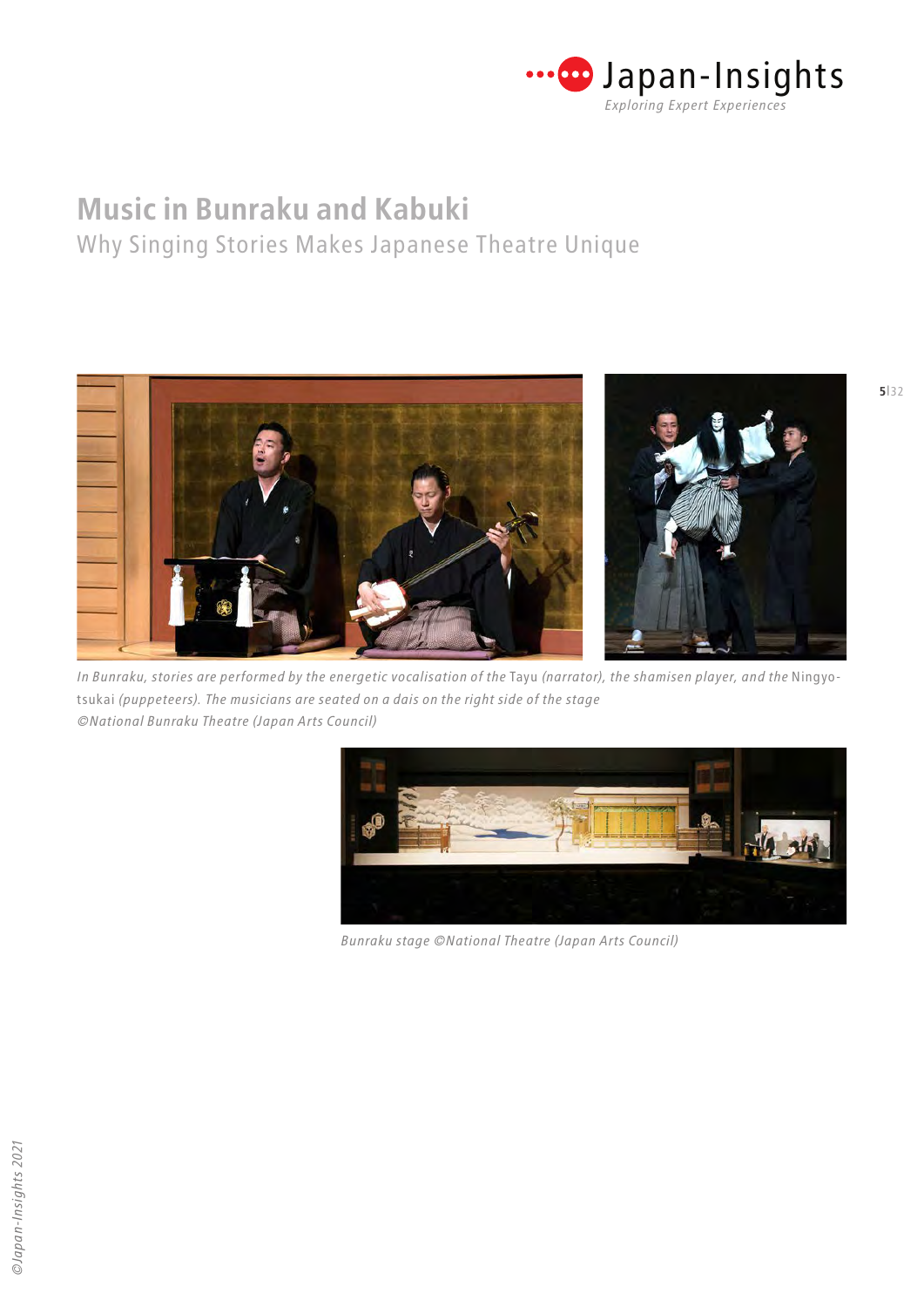

Why Singing Stories Makes Japanese Theatre Unique



*Takemoto Gidayu (1651-1714) Courtesy of The University of Tokyo, Komaba Library*



*Chikamatsu Monzaemon (1653-1725) Courtesy of The Tsubouchi Memorial Theatre Museum, Waseda University*



*Gidayu-bushi futozao shamisen; the shamisen entered Japan from China via the Ryukyu Islands, now Okinawa Prefecture, in the 15th century; it is of West Asian provenance and related to Western lutes, including the guitar ©Shamisen Shop Sansuien*

The music during the drama is called *joruri.* There are many different joruri styles, and the one in Bunraku is *gidayu-bushi,* after its founder, Takemoto Gidayu (1651-1714), who developed his personal style of storysinging in collaboration with playwright, Chikamatsu Monzaemon (1653- 1725). In gidayu-bushi, not only does the narrator declaim realistic dramatic dialogue for the puppets, he also uses music to narrate the story with all its dramatic action, its excitement and pathos, and its comedy and mundaneness, accompanied by the shamisen. In delivering the thirdperson narrative he calls on an array of melody types ranging from quasispeech, straight narrative, and special styles, such as soft passionate narrative and hard martial narrative; some parts are metric and syllabic; others are in free rhythm, and highly melismatic. All these musical variants work to powerfully convey the meaning and emotion of the narrative.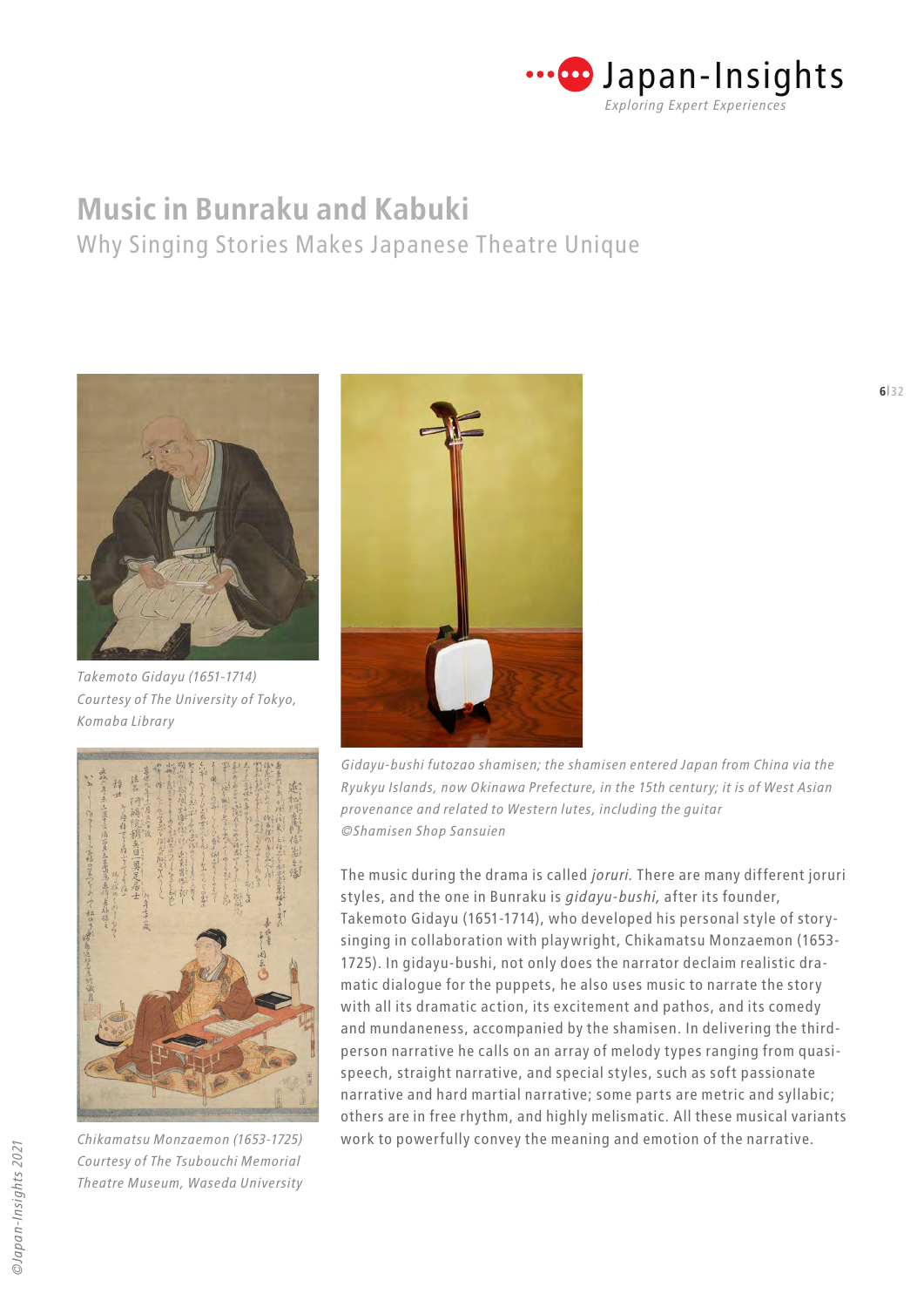

Why Singing Stories Makes Japanese Theatre Unique



*Example of a puppet head that transforms a beautiful female character into a fox in an instant ©National Theatre (Japan Arts Council)*

*In the play* Yoshitsune Senbon Zakura *Shizuka playfully throws a fan that is then caught by Tadanobu ©National Bunraku Theatre (Japan Arts Council)*



Two thirds the size of a person, the Bunraku dolls are manipulated by three puppeteers. They are exquisitely costumed, with beautifully carved heads. Naturally, the expression on those wooden faces is unchanging, although the angle of the head can convey subtle mood changes, and some puppet heads are convertible from princess to demon by manipulation of strings and other amazing transformations. They can realistically perform intricate actions: for example, Shizuka playfully throws a fan caught by Tadanobu as part of his battle enactment.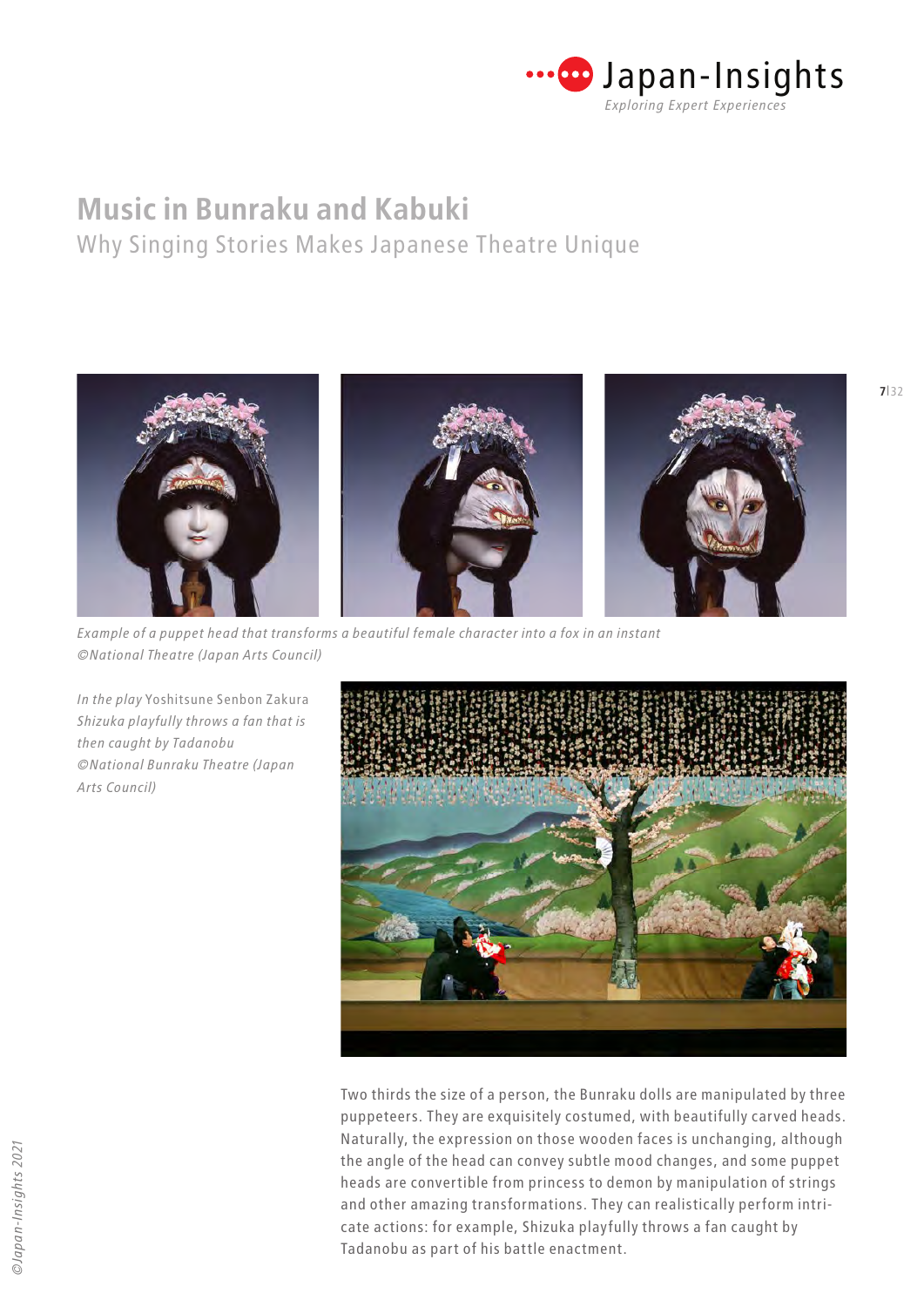

Why Singing Stories Makes Japanese Theatre Unique



Kuromisu, *a small room at the left side of the stage behind black bamboo blinds is for offstage musicians ©National Theatre (Japan Arts Council)*



*Kabuki-za Theatre in Tokyo ©Shochiku/Kabuki-za*



*Stage at the Kabuki-za Theatre ©Shochiku*

Another time, we visit the Kabuki-za theatre in Tokyo. Rebuilt in 2013, it retains the traditional atmosphere of Edo theatre although the remake of the old facade now fronts a multi-storey office block. The inside of the theatre seems unchanged, but behind the stage are state-of-the-art facilities, and in front patrons can enjoy a shopping mall-like space linked directly to the Higashi Ginza subway station on the Hibiya Line.

Kabuki is very much an aural as well as a visual experience. It exploits the off-stage ensemble as background music to denote dramatic and situational meaning: for example, different drum patterns denote snow, or rain, or a mountain echo; certain shamisen motives or sung phrases denote a scene by the river, a street of the entertainment district, or a royal palace. An enormous repertoire of signature tunes and motives is recognized by Kabuki connoisseurs and enhances the theatrical experience. For the modern theatre-goer, the earphone guide, the aural equivalent of program notes, kindly points these out and explains each one.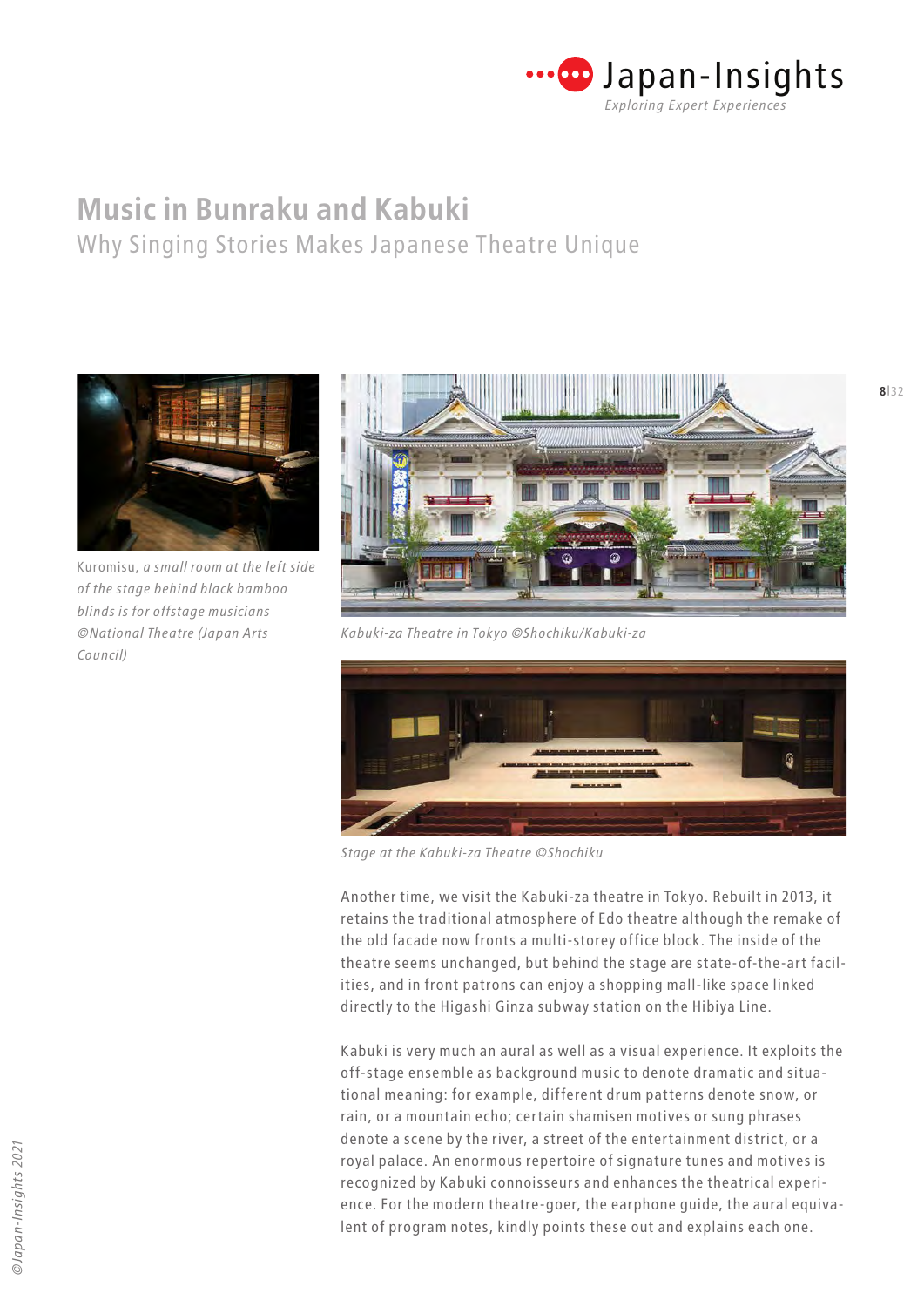

Why Singing Stories Makes Japanese Theatre Unique



*Performance of Kumagai Jinya, Kabuki-za Theatre ©Shochiku*

At least half of all Kabuki plays are straight dramas, and half again are adaptations from Bunraku, but the drama is enacted by live actors instead of dolls. Strangely, the singer-narrator and the shamisen player are still there seated on the stage, telling the story in the same musical joruri style, coordinating with the movements of the actors, who deliver the spoken dialogue.

In the Kabuki version of *Kumagai Jinya,* the extended monogatari battle narrative, where Kumagai relates his grappling with and killing of the young Heike warrior Atsumori, is more gruesome and chilling than in Bunraku; the actor delivers short spoken bits, alternating with sung bits by the tayu, while the actor mimes. Kumagai's fierceness and conflicting emotions are larger than life, heightened by stylized *kumadori* makeup. The michiyuki scene, *Hatsune no tabi,* is more colourful than in Bunraku. Two sets of joruri musicians sit on the stage. The monogatari of the foxwarrior Tadanobu is narrated gruffly by the gidayu musicians, but Shizuka's lament is musically expanded into a section called *kudoki,* sung by the more lyrical kiyomoto musicians.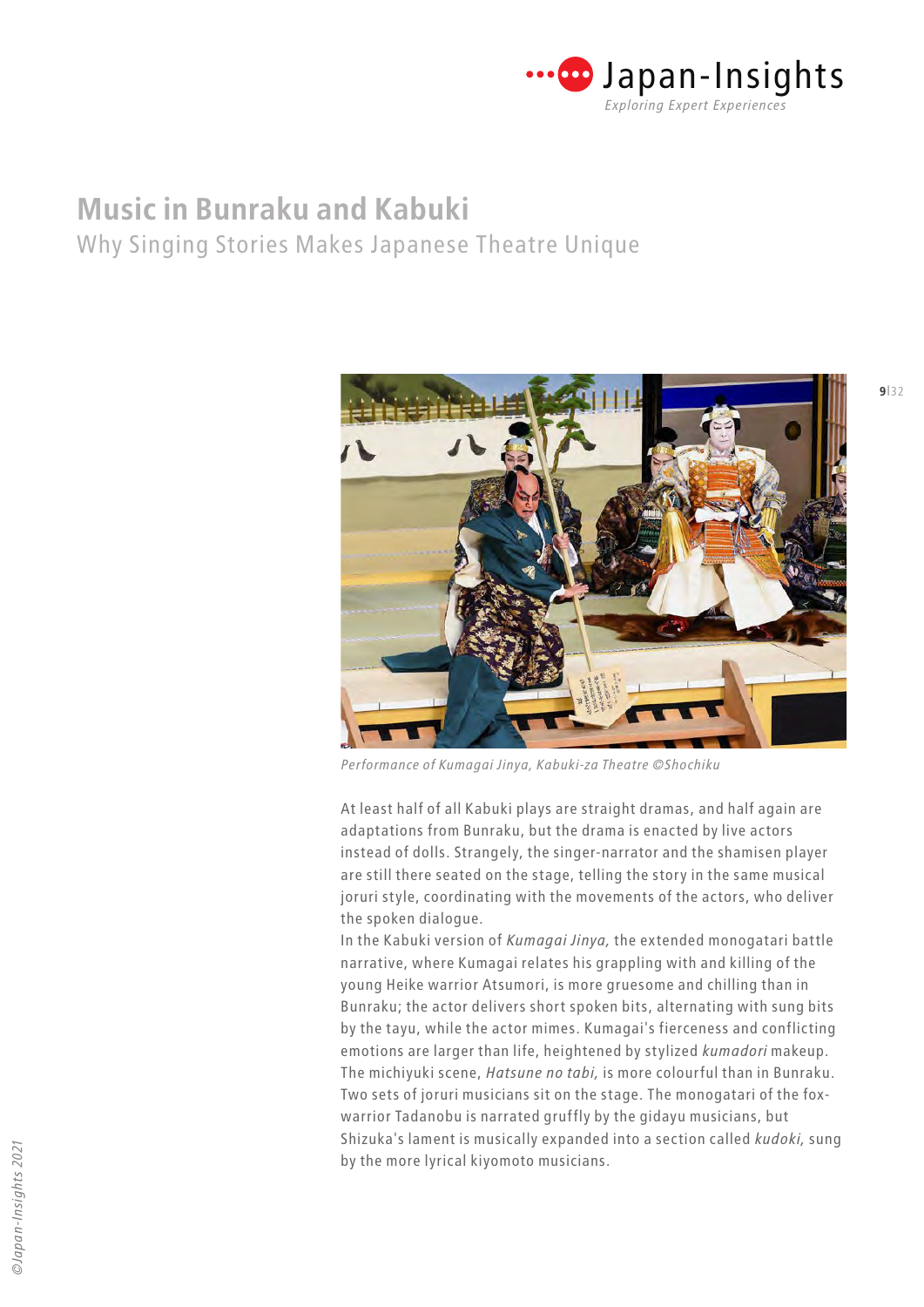

Why Singing Stories Makes Japanese Theatre Unique



*Kabuki started as a show of female singers and dancers,* Okuni Kabuki*, a part of the picture scroll* Kitano-sha to Okuni Kabuki zu, *18th Century, Courtesy of Fukuno Shinmei sha, Toyama Prefecture*

Why does the story-teller need to tell the story when it is acted out by live actors? To solve this puzzle, we need to look at the antecedents of Kabuki and Bunraku.

When both theatres were in their formative stage as commercial entertainments in the 17th century, there was strong competition between them. Kabuki, which started as a show of women singers and dancers, became a theatre of men who had to play both male and female roles, leading to the art of the *onnagata* female impersonator. Early Kabuki traded on the physical attraction of actors and dancers, but was weak in drama. The puppet theatre with its joruri narrative was weak in visual appeal, but developed dramatic scripts, building on the narrative singing tradition.

With the partnership of joruri narrator Takemoto Gidayu and playwright Chikamatsu Monzaemon from the 1680s, puppet plays started to outdo Kabuki in popularity, so they were adapted for Kabuki performance. The dramatic authority and appeal of the complex musical delivery of puppet plays was so great that the musicians retained their position as the narrators of the drama, while the actors were in reality subservient to the narrative couple.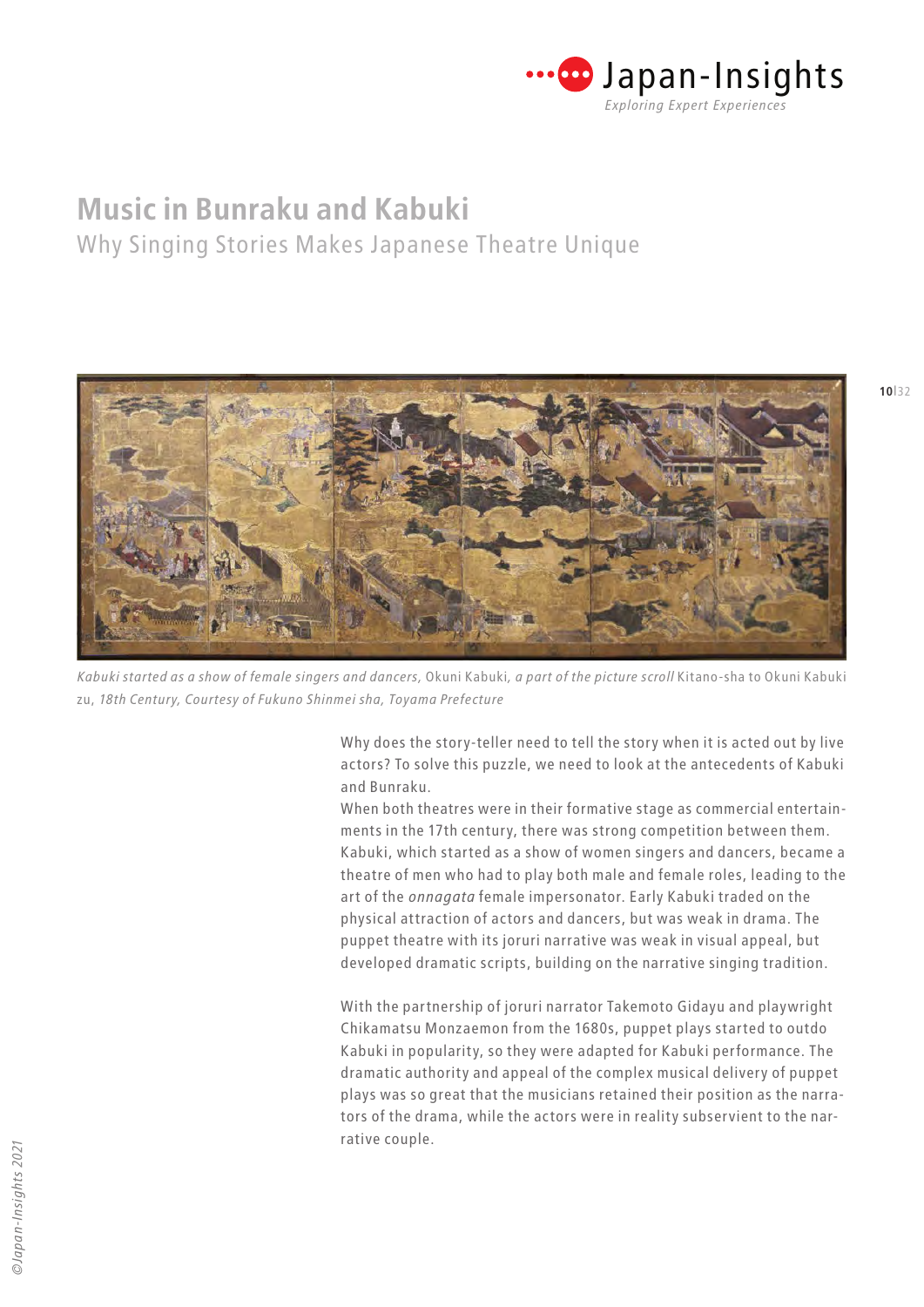

Why Singing Stories Makes Japanese Theatre Unique



*Heike biwa. The biwa is a pear-shaped lute with four, sometimes five strings, plucked with a large plectrum. It originated in Western Asia and is a relative of the Western lute. Introduced from China as one of the instruments of the gagaku ensemble in the 8th century, it came into the hands of the blind minstrels (biwa hoshi) who modified it to suit their itinerant lifestyle, so it became known as the heike biwa ©Suzuki Madoka, Heikyoku Laboratory*



*Biwa hoshi, the blind minstrels depicted in* Shokunin-zukushi Uta-awase, vol.3, *1657, Higashi Bojo Kazunaga with illustration by Tosa Mitsunobu ©National Diet Library*

Joruri first combined with puppets around 1600, and the new entertainment of *ningyo joruri* developed exponentially in the 17th century. Joruri derived from a story-telling practice of women, and was taken over by visually impaired minstrels, called *biwa hoshi* or lute priests, who recited the Heike narrative, accompanied by the biwa. The biwa hoshi developed Joruri into a musical genre as they took up the newly arrived shamisen as their preferred instrument instead of the biwa.

Many varieties of puppet performance are documented from the medieval period, often originating in religious rituals. As puppet joruri with shamisen became popular and widespread in the 17th century, local versions of the urban art of Osaka and Kyoto sprang up across the country. They functioned as a medium for conveying gossip and scandal, as well as tales of legendary heroes and battles and some local lore. With modernization, while the sophisticated theatrical genres of Kabuki and Bunraku continued to flourish as traditional arts, many local forms withered away. Yet, it is possible to find puppet theatres that have continued for hundreds of years in many regions of Japan – some sharing commonalities with central classical Bunraku, and others with unique local flavours.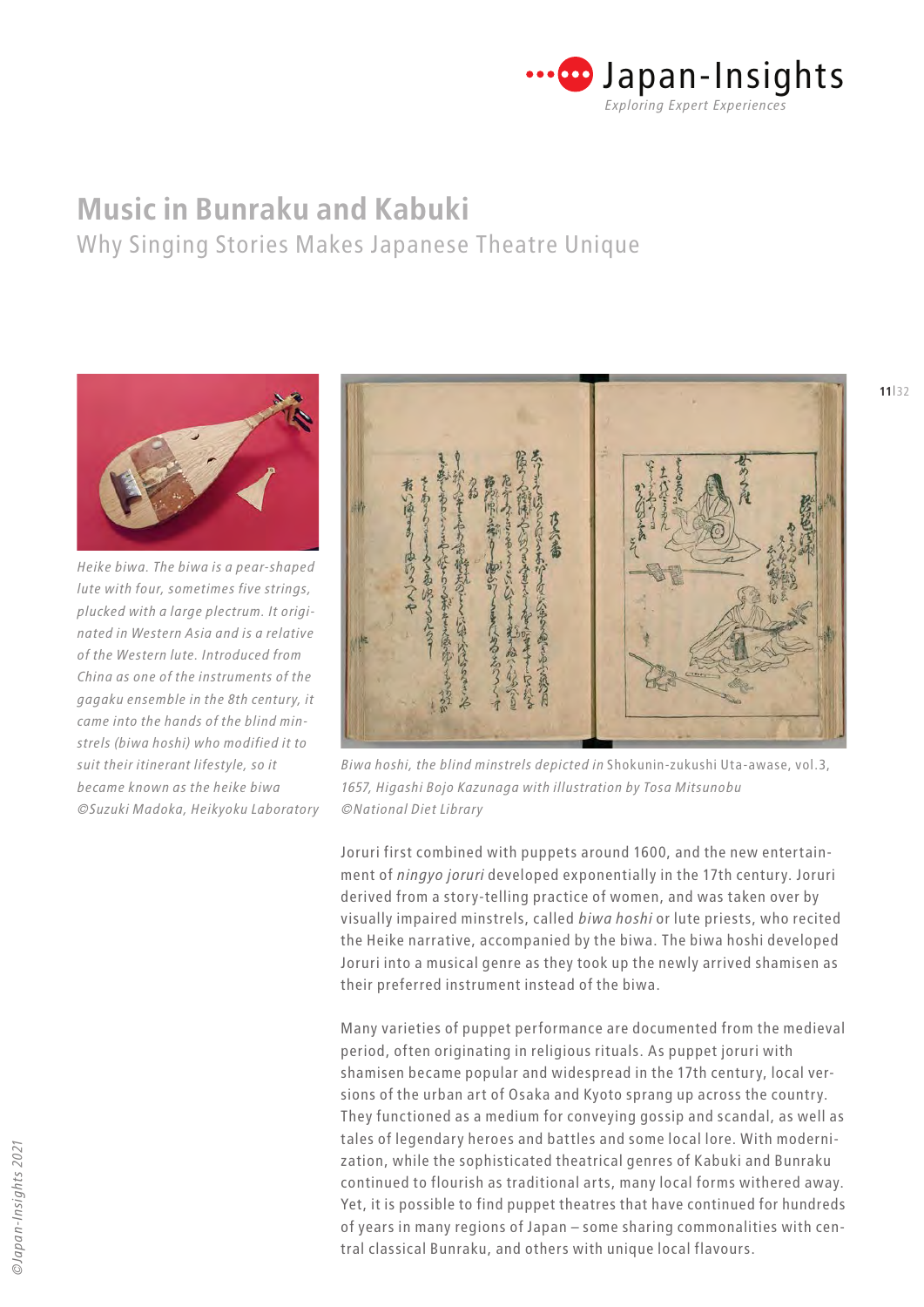

Why Singing Stories Makes Japanese Theatre Unique



*Bunya ningyo and sekkyo ningyo are both accompanied by joruri narrative and shamisen, performed by one person; each doll is manipulated by one puppeteer ©Sado Performing Arts Archive*



*Noroma ningyo is a slapstick style of puppet play with crude and sometimes scatological humour ©Sado Performing Arts Archive*



*Awaji Puppet Theatre, Awaji Island ©Awaji Ningyo-za*

A prominent case is the Awaji Puppet Theatre on Awaji Island in Hyogo Prefecture, whose puppets, plays, and music are quite similar to what we can experience in the National Bunraku Theatre in Osaka. A very different example is still practised on Sado Island, Niigata Prefecture, where three puppet traditions have been preserved: *Bunya ningyo, sekkyo ningyo,* and *noroma ningyo.* Such regional traditions are recognized by the Agency of Cultural Affairs as Important Intangible Folk Cultural Properties.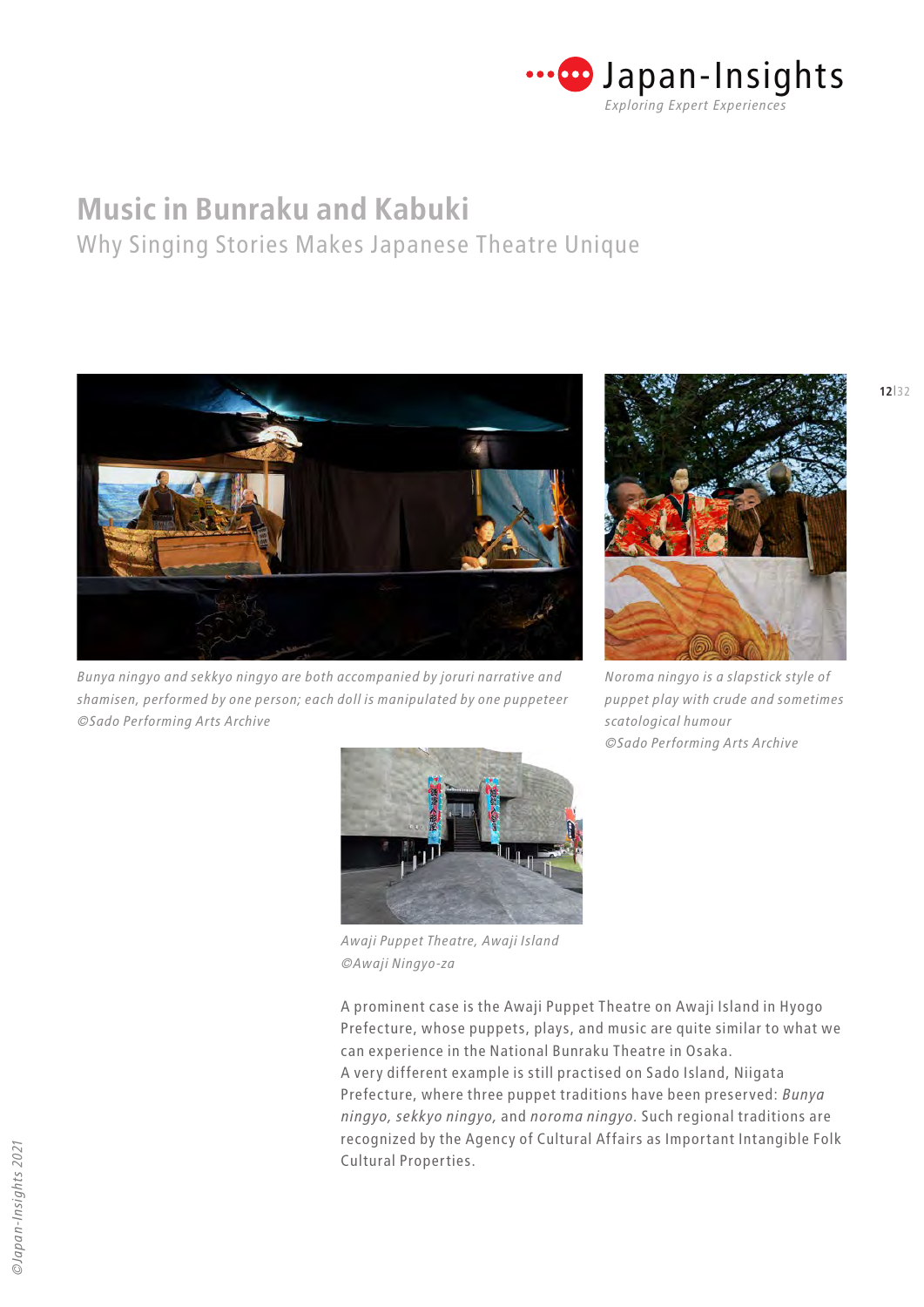

**12**|32 **13**|32 **Closing** In Japanese theatre, story-singing has always been a vital ingredient for the creation of fully developed performances, in vivid contrast to Western theatre and opera.

> In a very real sense, Japanese theatre of the Edo Period grew from the musical story-telling tradition of joruri on the one hand, and from the song and dance of Kabuki on the other. Kabuki originated in women's performance, as did joruri, a tale sung by itinerant women entertainers, and was appropriated by visually impaired male minstrels. Joruri narrative with its puppets subsequently diversified into numerous strands, each taking the name of its founder, such as gidayu-bushi after Takemoto Gidayu. Many other Japanese story-singing traditions survived into the modern era, including the blind women called *Goze,* and the mythical story-singing of the Ainu indigenous people.

> New narrative musical styles emerged in Japan's modern age: *Satsuma-Biwa, Chikuzen-Biwa,* and the shamisen accompanied *naniwa-bushi* or *rokyoku,* confirming that musical story-telling remains a vital musical heritage, without which Japanese theatre might have been very different.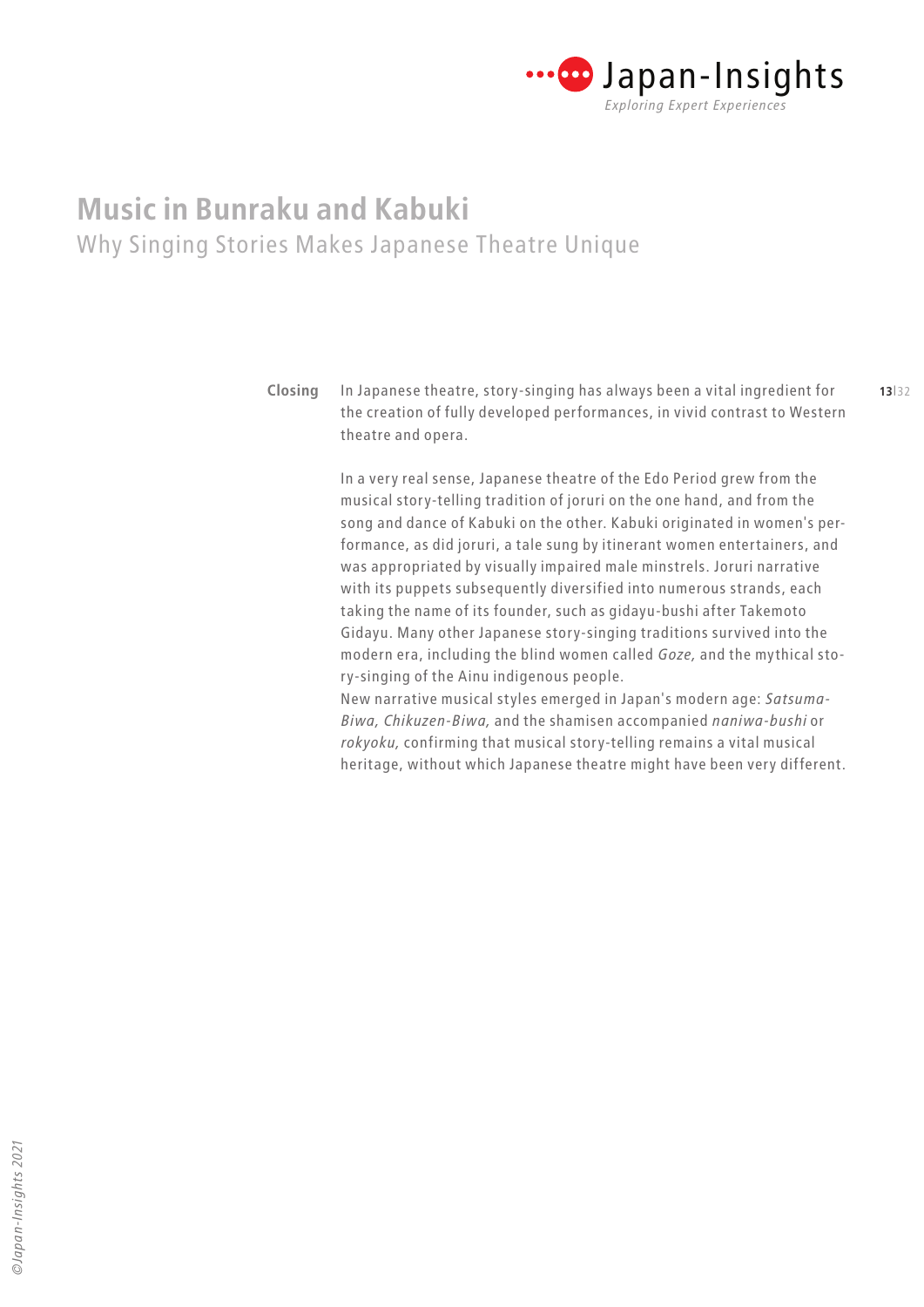

Alison Tokita is a musicologist and Japanologist. She taught Japanese Studies and Japanese language at Monash University for many years. From 2010 to 2018 she had positions at Tokyo Institute of Technology, Doshisha University, and Kyoto City University of Arts, where from 2014 to 2018 she was Director of the Research Centre for Japanese Traditional Music.

Her primary research focus is Japanese story-singing traditions. She also researches musical modernity in Japan in a comparative context. She is the recipient of the 33rd Tanabe Hisao Prize (2015), the 28th Koizumi Fumio Music Prize (2016), and the Kyoto Newspaper Prize (Academic) (2016).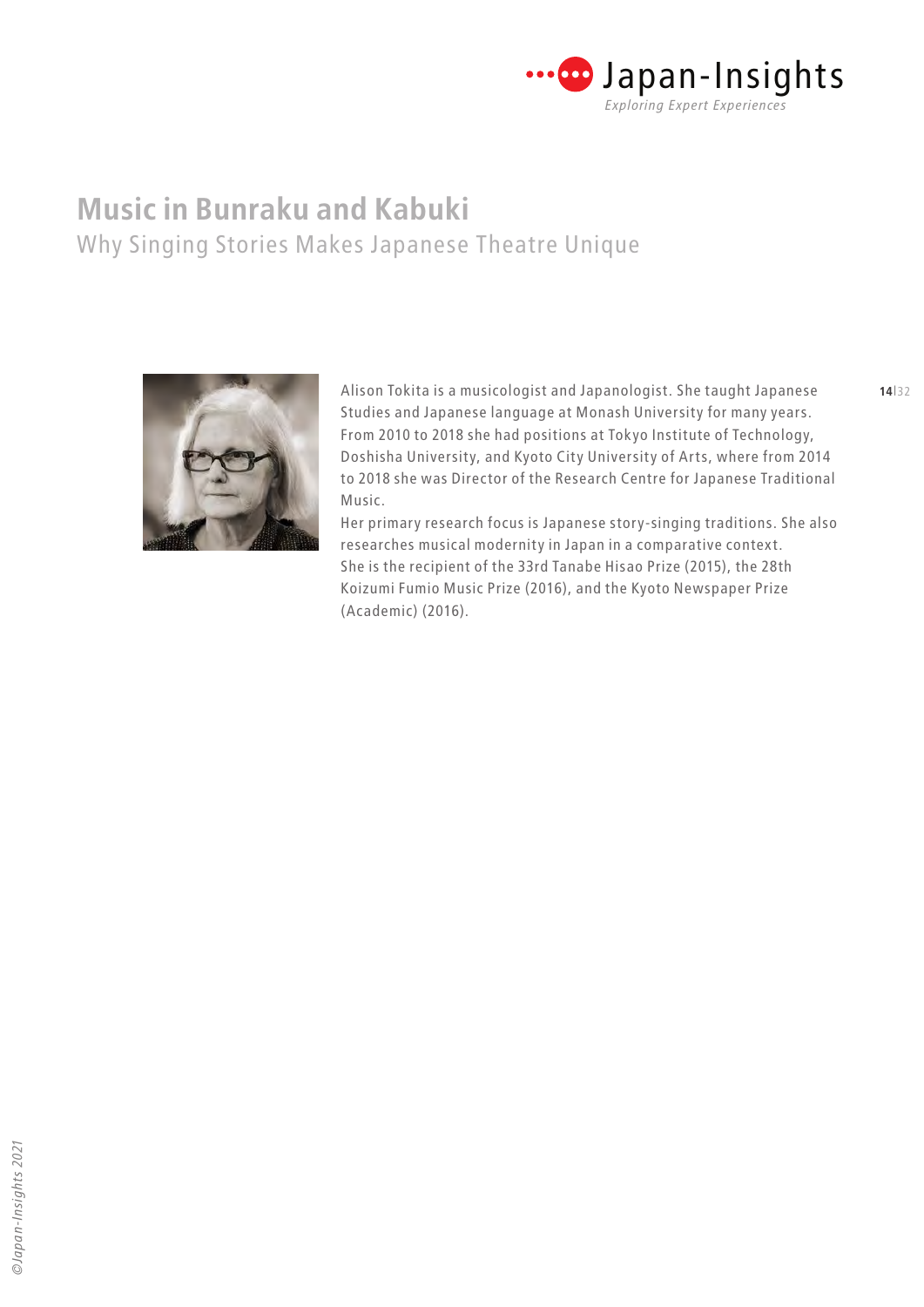

#### **Awaji Puppet Theatre Company Places**

Local puppet plays were usually performed outdoors until the 1960s. In 2012, the Awaji Puppet Theatre found a permanent place for its daily performances in the specially built Awaji Ningyo-za Hall. 656-0501, Hyogo, Minamiawaji shi, Fukura-kou 1528-1 [web-site](https://awajiningyoza.com/other/en/)

### **Kabuki-Za Theatre**

Located in Higashi Ginza, Tokyo, this is the best place to see Kabuki. A commercial theatre managed by entertainment giant Shochiku, which also manages other Kabuki venues, such as the nearby Shinbashi Enbujo, the Osaka Shochiku-za, and the Minami-za in Kyoto. 104-0061, Tokyo, Chuo ku, Ginza 4-12-15 [web-site](https://www.kabukiweb.net/)

### **National Bunraku Theatre**

Located in Dotonbori near Nipponbashi, in downtown Osaka, the traditional home of puppet theatre, an extensive Resource Centre, and a Research Institute. The National Bunraku Theater holds regular exhibitions and runs a training programme for professional Bunraku manipulators, narrators, and musicians.

542-0073, Osaka, Chuo ku, Nipponbashi 1-12-10 [web-site](https://www.ntj.jac.go.jp/english/schedule/national-bunraku-theatre)

### **National Noh Theatre**

Opened in 1983 in Tokyo's central Sendagaya area, it has Japan's largest auditorium with over 500 seats, a rehearsal stage, an exhibition area, a library, and lecture rooms; programs with female performers began in 2007. 151-0051, Tokyo, Shibuya ku, Sendagaya 4-18-1 [web-site](https://www.ntj.jac.go.jp/english/access/facilities_03.html)

### **National Theatre of Japan**

Located near the Imperial Palace in Tokyo's Chiyoda ward. As the headquarters of the Traditional Performing Arts Information Centre it houses a large resource centre and research institute. It offers a wide range of genres and also conducts vocational programs for professional Kabuki actors and musicians, outside of the traditional training that takes place within the established Kabuki families; exhibitions of its important collections are held regularly.

102-8656, Tokyo, Chiyoda ku, Hayabusa cho 4-1 [web-site](https://www.ntj.jac.go.jp/english/schedule/national-theatre.html)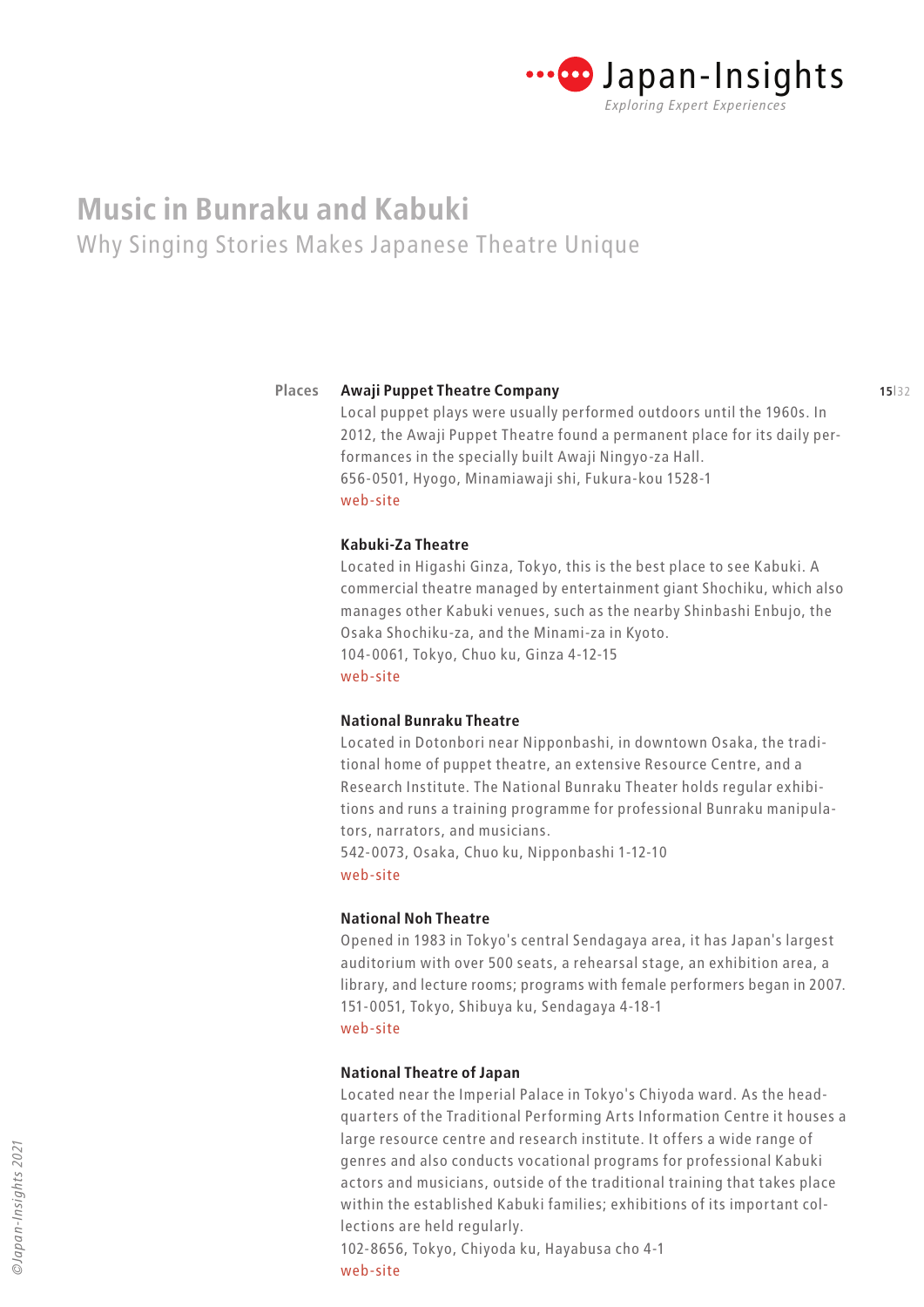

#### **15**|32 **16**|32 **Shinbashi Enbujo Theatre Places**

Conveniently located at the heart of Tokyo, Shinbashi Enbujo Theatre was originally built in 1925 to show Azuma-odori, a traditional dance with music performed by the geisha of the district. The current building was reconstructed in 1982 to present Kabuki, straight plays, and modern *Super Kabuki.*

104-0061, Tokyo, Chuo ku, Ginza 6-18-2 [web-site](https://www.kabukiweb.net/theatres/shinbashi/)

### **Traditional Performing Arts Information Centre**

Standing adjacent to the National Theatre is a small facility that has an exhibition space on the Ground floor, a library on the 2nd floor, and a lecture room on the 3rd floor. The library collection includes archives and manuscripts related to traditional theatre performances of Japan, as well as photographs and ukiyoe. The items are accessible upon request. 102-8656, Tokyo, Chiyoda ku, Hayabusa cho 4-1 [web-site](https://www.ntj.jac.go.jp/english/access/facilities_06.html)

#### **A History of Japanese Theatre Publications**

Jonah Salz (Ed.); 2016; Cambridge: Cambridge University Press Includes *Bunraku: Puppet Theatre* by Goto, Shizuo and Cummings, Alan; pp 155-183

### **Early Modern Japanese Literature**

Shirane, Haruo; 2002; New York: Columbia University Press Includes *Chronicle of the Battle of Ichi-no-tani;* pp 410-434

### **The Ashgate Research Companion to Japanese Music**

Tokita, Alison.; Hughes, David W. (Eds.); 2008; Aldershot, Hants, England; Burlington, VT, USA: Ashgate Includes *Gidayu-bushi: music of the Bunraku puppet theatre;* Yamada, Chieko; pp 197-228; *Music in Kabuki: more than meets the eye;* Tokita, Alison, pp 229-260

### **Goze: Blind Women and Musical Performance in Japan**

Groemer, Gerald; 2016; London: Oxford University Press

### **Japanese Singers of Tales: Ten Centuries of Performed Narrative**

Tokita, Alison; 2015; Farnham, Surrey, England; Burlington, VT, USA: Ashgate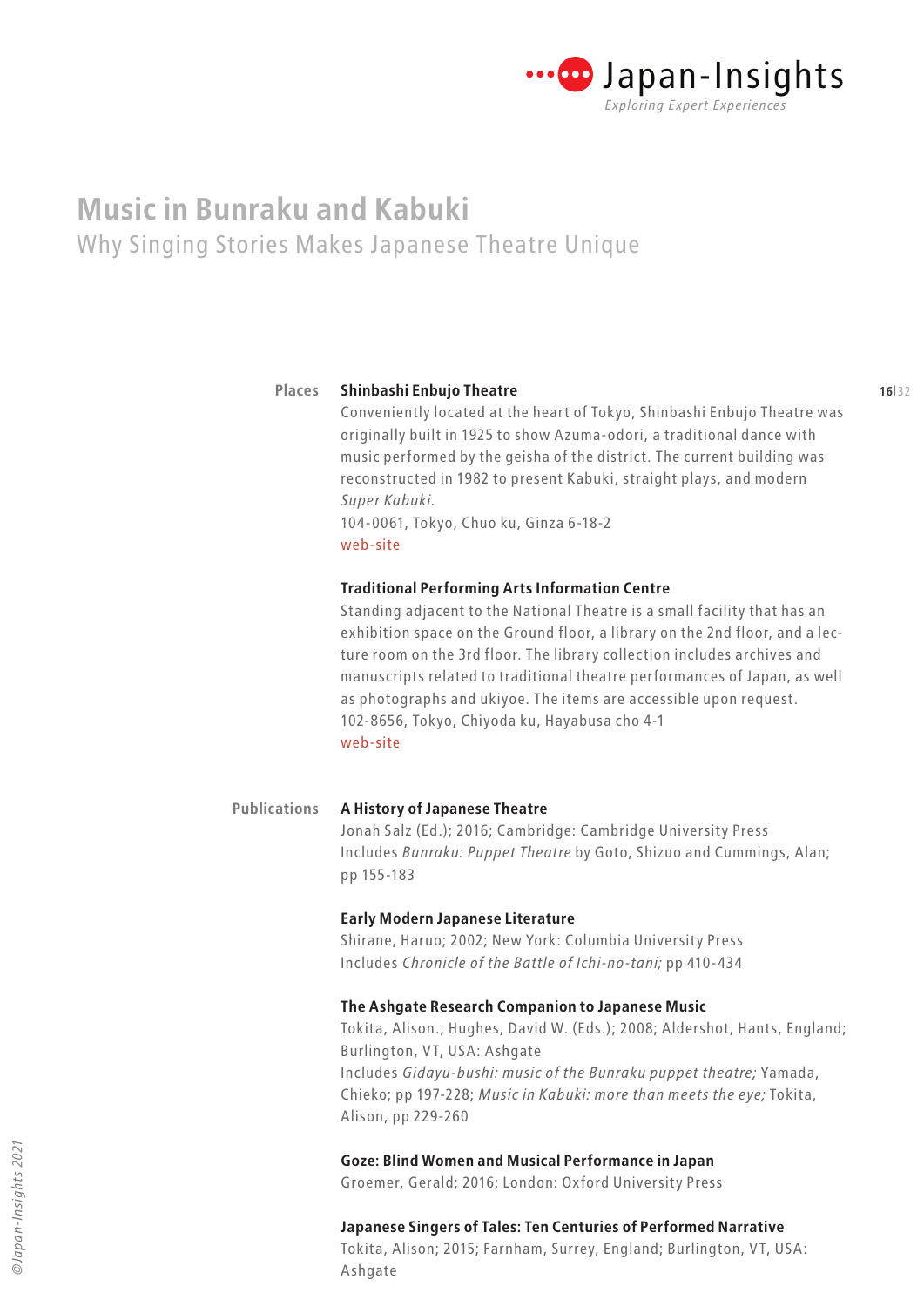

|                                                                           | 17 32                                                                                                                                                                                                                                              |
|---------------------------------------------------------------------------|----------------------------------------------------------------------------------------------------------------------------------------------------------------------------------------------------------------------------------------------------|
|                                                                           |                                                                                                                                                                                                                                                    |
|                                                                           |                                                                                                                                                                                                                                                    |
| Kiyomoto-bushi: Narrative Music of the Kabuki Theatre. Studien Zur        |                                                                                                                                                                                                                                                    |
| <b>Traditionellen Musik Japans</b>                                        |                                                                                                                                                                                                                                                    |
| Tokita, Alison; 1999; Kassel: B renreiter                                 |                                                                                                                                                                                                                                                    |
| Yoshitsune and the Thousand Cherry Trees: A Masterpiece of the            |                                                                                                                                                                                                                                                    |
| <b>Eighteenth-Century Japanese Puppet Theater</b>                         |                                                                                                                                                                                                                                                    |
| Jones Jr, Stanleigh H.; 1993; New York: Colombia University Press         |                                                                                                                                                                                                                                                    |
| Includes Michiyuki: The journey with the drum (Act Four, Scene 1);        |                                                                                                                                                                                                                                                    |
| Takeda, Izumo; Jones Jr, Stanleigh H.; pp197-208                          |                                                                                                                                                                                                                                                    |
|                                                                           |                                                                                                                                                                                                                                                    |
| <b>Traditional Japanese Theatre</b>                                       |                                                                                                                                                                                                                                                    |
| Parker, Helen S.E.; 2006; Leiden; Boston, MA: Brill's Japanese Studies    |                                                                                                                                                                                                                                                    |
| Library; Brill                                                            |                                                                                                                                                                                                                                                    |
| Puppets of Nostalgia: The Life, Death, and Rebirth of the Japanese Awaji  |                                                                                                                                                                                                                                                    |
| <b>Ningyo Tradition</b>                                                   |                                                                                                                                                                                                                                                    |
| Law, Jane Marie; 1997; Princeton: Princeton University Press              |                                                                                                                                                                                                                                                    |
| The Tale of the Heike                                                     |                                                                                                                                                                                                                                                    |
| Tyler, Royall (Trans.); 2012; London: Viking                              |                                                                                                                                                                                                                                                    |
| Theater as Music: The Bunraku Play Mt. Imo and Mt. Se: An Exemplary       |                                                                                                                                                                                                                                                    |
| <b>Tale of Womanly Virtue</b>                                             |                                                                                                                                                                                                                                                    |
| Gerstle, C. Andrew, et al.; 1990; Ann Arbor: Center for Japanese Studies, |                                                                                                                                                                                                                                                    |
| University of Michigan                                                    |                                                                                                                                                                                                                                                    |
| Yoshitsune: A 15th Century Japanese Chronicle                             |                                                                                                                                                                                                                                                    |
| McCullough, Helen Craig (Trans.); 1966; Stanford, California: Stanford    |                                                                                                                                                                                                                                                    |
| <b>University Press</b>                                                   |                                                                                                                                                                                                                                                    |
| <b>UNESCO Collection of Representative Works, Japanese Series</b>         |                                                                                                                                                                                                                                                    |
| <b>Publications</b>                                                       | A History of Japanese Theatre<br>Salz, Jonah (Ed.); 2016; Cambridge: Cambridge University Press<br>Includes Kabuki: Superheroes and femmes fatales; lezzi, Julie; pp 102-140<br>Progressive Traditions: An Illustrated Study of Plot Repetition in |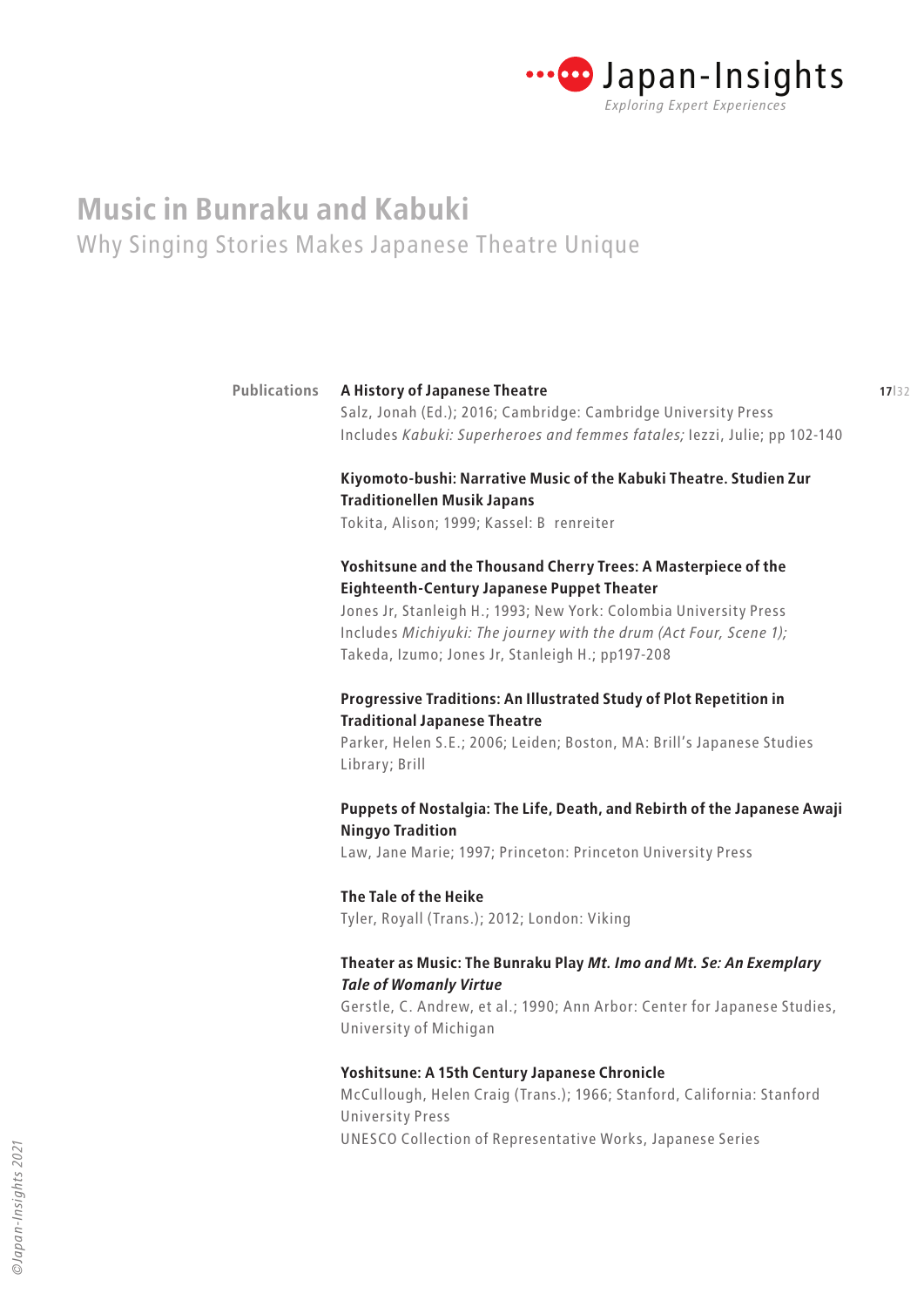

#### **17**|32 **18**|32 **Bunraku Puppet Theater: Yoshitsune Senbon Zakura WWW-Sites**

A concise introduction to the *Yoshitsune and the Thousand Cherry Trees*  play [web-site](https://www2.ntj.jac.go.jp/dglib/contents/learn/edc24/digest/english.html)

**Contemporary Tradition** – **Japanese Performance Genre Today**

Three-day conference held in 2016 at the National University of Singapore; an attempt to illustrate the diversity and potential of traditional performances of Japan [web-site](http://performct.nus.edu.sg/generic/contemporary-tradition-japanese-performance-genre-today/index.html)

### **Kabuki Playguide**

Concise introduction to the Kabuki version of *Kumagai's Camp: Chronicle of the Battle of Ichi-no-tani* [web-site](http://enmokudb.kabuki.ne.jp/repertoire_en/%E4%B8%80%E8%B0%B7%E5%AB%A9%E8%BB%8D%E8%A8%98%EF%BD%9E%E7%86%8A%E8%B0%B7%E9%99%A3%E5%B1%8B%EF%BC%88kumagais-camp-a-chronicle-of-the-battle-of-ichinotani%EF%BC%89)

### **Invitation to Bunraku**

Guidance for Japanese Puppet Theatre Appreciation with plenty of information on history and popular performances [web-site](https://www2.ntj.jac.go.jp/unesco/bunraku/en/)

### **Invitation to Kabuki**

Guidance for Japanese Traditional Performing Arts – its history, unique stage setting, and popular plays; extensive list of videos [web-site](https://www2.ntj.jac.go.jp/unesco/kabuki/en/)

### **Kabuki A to Z**

Visual dictionary covering technical terms, characters in plays, and Kabuki actor genealogies [web-site](https://www2.ntj.jac.go.jp/dglib/modules/kabuki_dic_en/letter.php)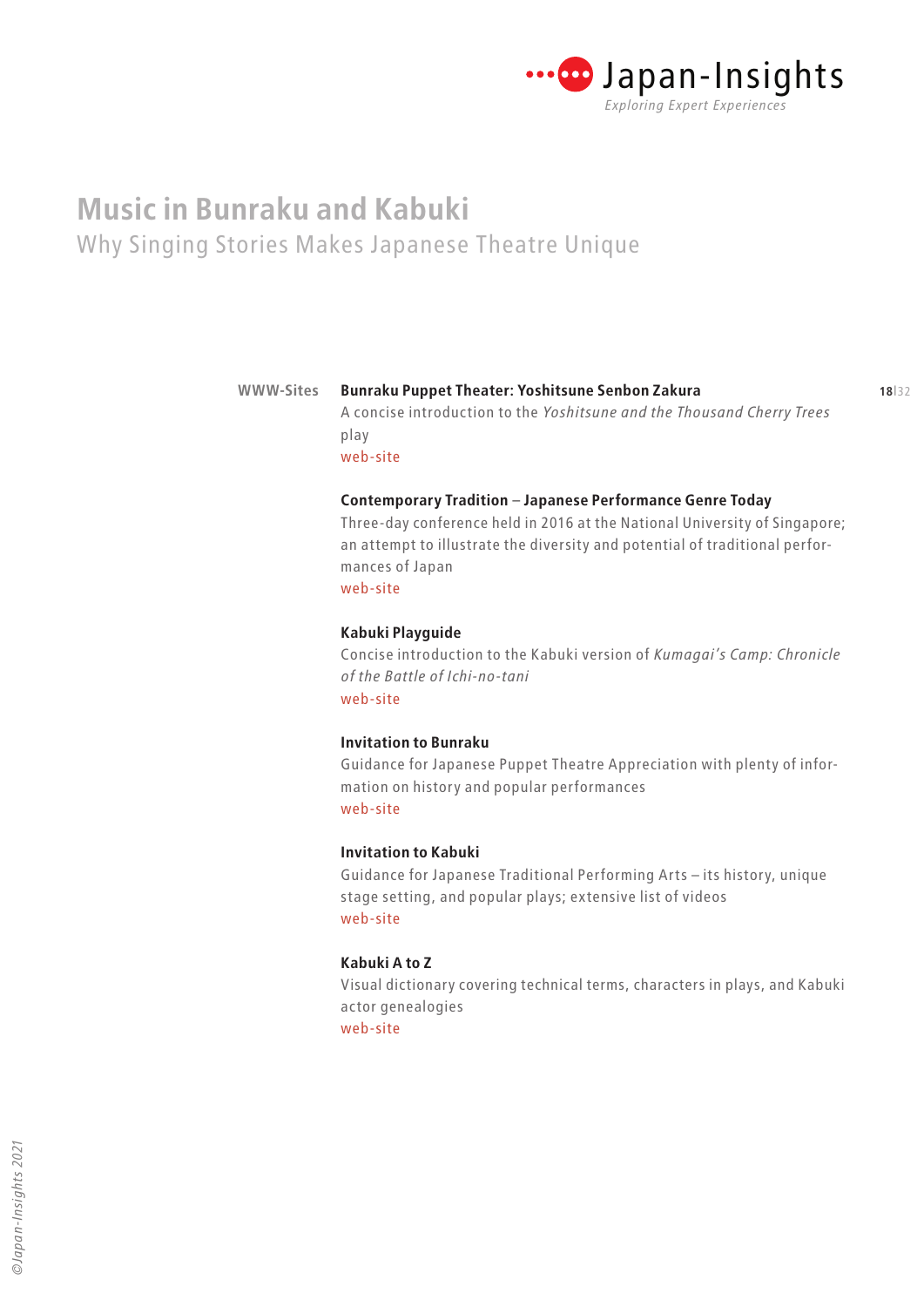

#### **Awaji Island Glossary**

Island in Hyogo Prefecture, located between Honshu and Shikoku at the eastern end of the Seto Inland Sea. The Akashi Kaikyo Bridge, the longest suspension bridge in the world, connects the island with Kobe. It was the epicentre of the catastrophic Kobe earthquake in 1995. >Awaji Puppet Theatre

[web-site](https://www.awajishima-kanko.jp/en/)

### **Awaji Puppet Theatre**

A UNESCO Intangible Cultural Heritage, it is closely related to the Bunraku puppet theatre of Osaka in form and content, but differs in having a number of female performers; plays are staged daily in the Awaji Puppet Theatre Company hall in the south of the island

- >Awaji Island
- >Bunraku
- >Sado Ningyo Shibai

[web-site](https://awajiningyoza.com/study/en/)

### **Biwa**

The pear-shaped short-necked lute with four or five strings, plucked with a large plectrum, originally comes from Western Asia and is a relative of the lute. Introduced from China in the 8th century as one of the instruments of the gagaku court music ensemble,it came into the hands of the *biwa hoshi* who adapted it as *heike biwa* to their travelling lifestyle. In Kyushu, in the late 19th century, two popular modern genres of biwa story-singing, *Satsuma-Biwa* and *Chikuzen-Biwa,* emerged.

- >Biwa Hoshi
- >Gagaku
- >Shamisen
- [web-site](https://www.japantimes.co.jp/culture/2001/11/18/music/the-rich-legacy-of-the-biwa/)

**19**|32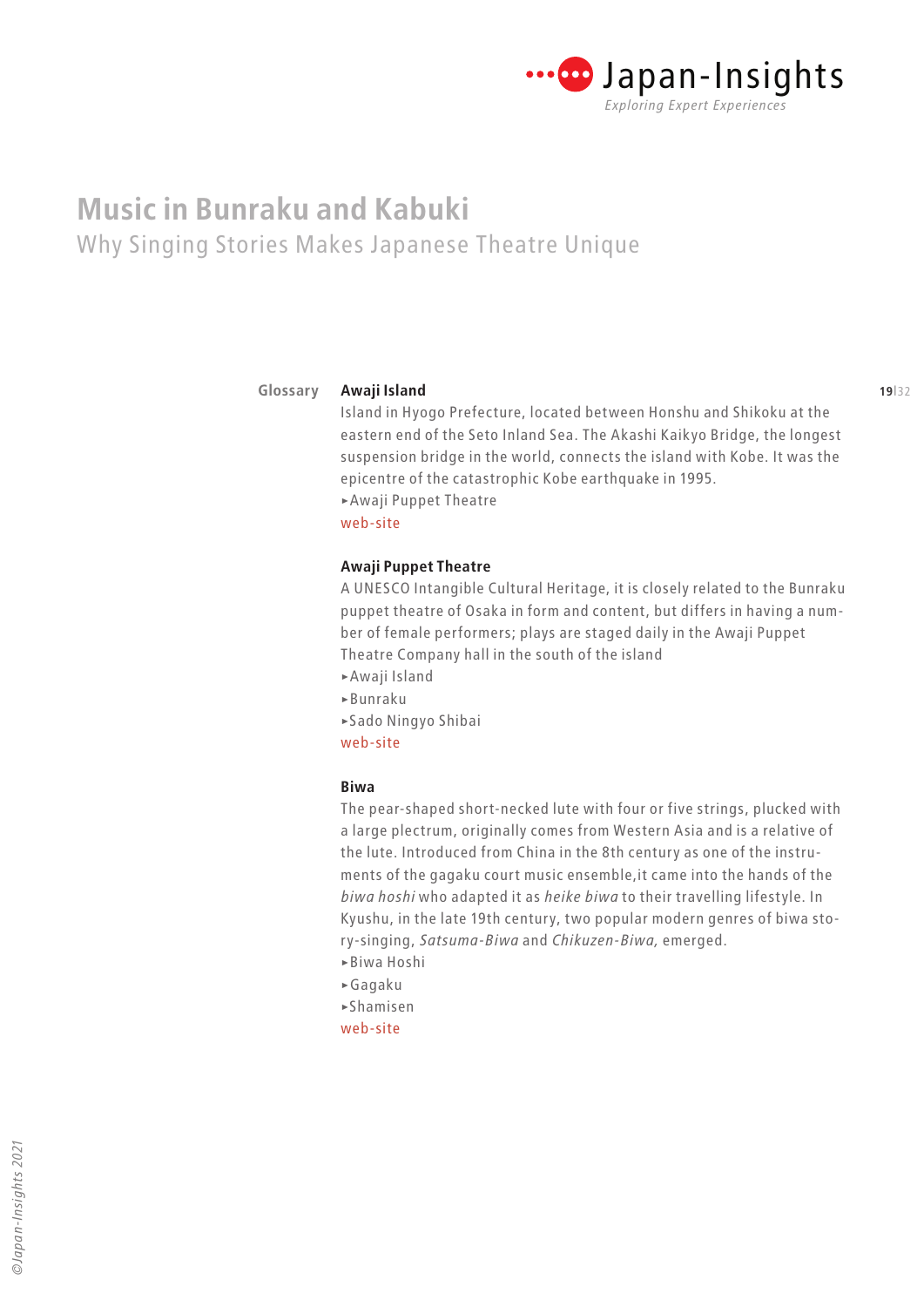

**Biwa Hoshi**

#### **19|32 19|32 19|32 19|32 19|32 19|32 19|32 19|32 19|32 19|32 19|32 19|32 19|32 19|32 19|32 19|32 19|32 19|32 19|32 19|32 19|32 19|32 19|32 19|32 19|32 19|32 19|32 19|32 19|32 19|32 19|32 19|32 19|32 19|32 19|32 19|32 19|32 Glossary**

### Literally *lute priests,* these visually impaired minstrels have been documented as entertainers and ritualists since the 10th century. From the 13th century they became the principal carriers of the tradition of musically reciting *The Tale of the Heike.* In the 15th century they took up the threestring shamisen and adapted it to their purposes. In the Edo Period (1603- 1867) the biwa hoshi developed new vocal and instrumental genres, using both shamisen and koto (13-stringed board zither) while maintaining the tradition of the Heike tale singing.

 $\triangleright$ Biwa

[web-site](https://wiki.samurai-archives.com/index.php?title=Biwa_hoshi)

### **Bunraku**

The principal puppet theatre in Japan, designated as a UNESCO Intangible Cultural Heritage under its official name *Ningyo-Joruri-Bunraku. Ningyo*  is doll or puppet, *Joruri* is shamisen accompanied story-singing, and *Bunraku* became synonymous with puppet theatre after the Bunraku-za theatre, founded in 1805 by Uemura Bunrakuken (1751-1810), a resident of Awaji Island. Bunraku puppet theatre is characterized by intricately structured dolls, two-thirds life-size, each manipulated by three puppeteers who in synchronized movements convey the impression of living beings. The puppets perform realistic actions such as cooking, cutting vegetables, playing musical instruments, as well as vigorous fighting and dancing. Plays feature not only actions and dialogue, but also the *tayu* reciter and shamisen player who tell the whole story musically, narrating setting, characters, and emotions; by calling on many styles of singing they bring colour to the unfolding drama. Dialogue is delivered in heightened speech expressing the status, personality, and emotions of each character.

- >Chikamatsu Monzaemon (1653-1725)
- >Dotonbori
- >Edo Period (1600-1867)
- >Joruri
- >Kabuki
- >Shamisen
- >Takemoto Gidayu (1651-1714)
- >Tayu
- [web-site](https://www2.ntj.jac.go.jp/unesco/bunraku/en/)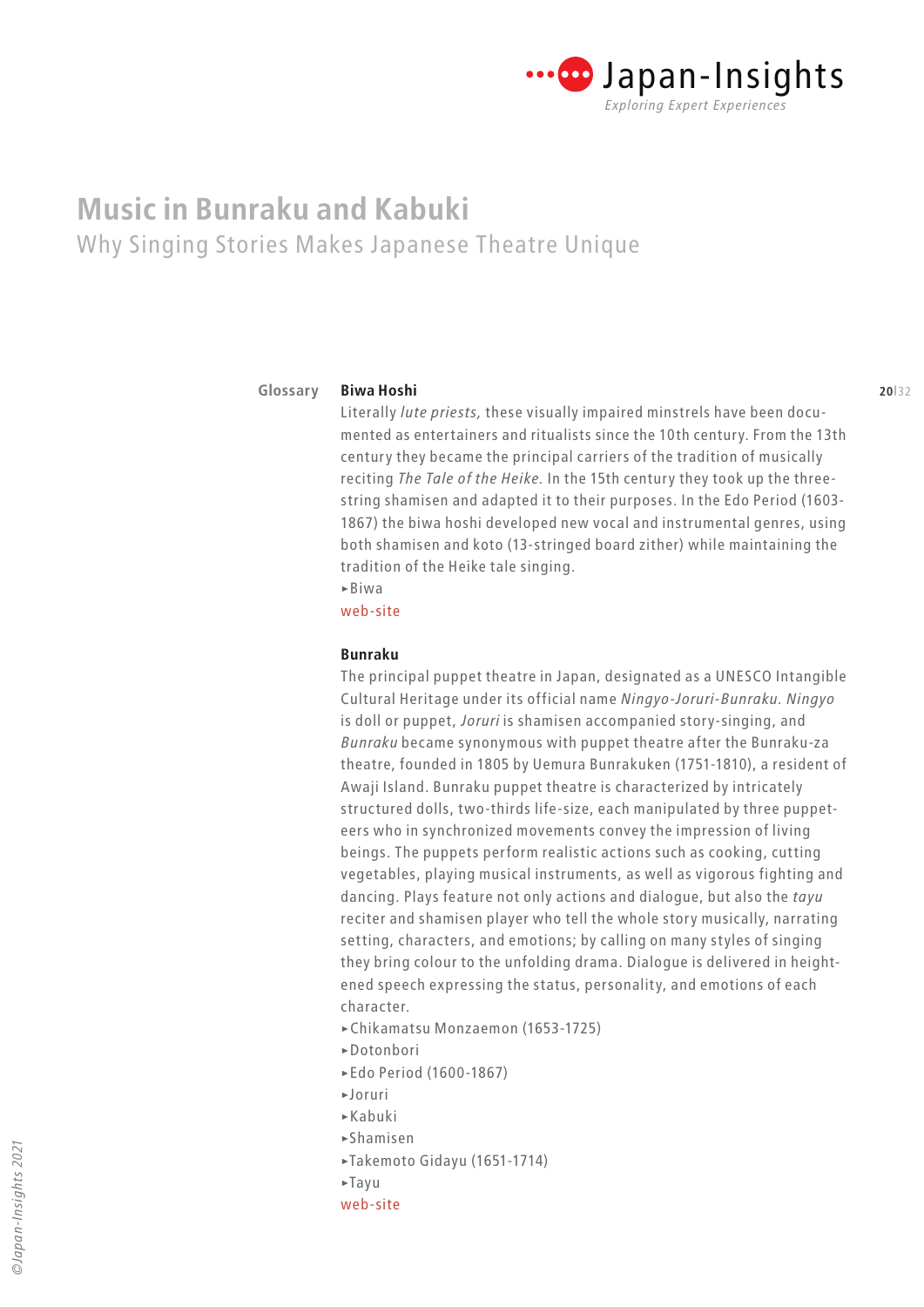

#### **Glossary**

#### **20**|32 **21**|32 **Chikamatsu Monzaemon** (1653-1725)

Chikamatsu, often referred to as the *Shakespeare of Japan,* began his career as a playwright for the Kabuki theatre. As actors did not stick to his scripts, he began writing for the Bunraku puppet theatre, where performances are based on the narration of written texts. His partnership with Takemoto Gidayu (1651-1714) was foundational for the later development of *joruri.* Chikamatsu is said to have written seventy *jidaimono* (historical plays) and twenty-four *sewamono* (contemporary or love suicide plays that deal with socially compromised lovers). >Bunraku

- >Edo Period (1600-1867)
- >Gidayu-Bushi
- >Joruri
- >Kabuki
- >Takemoto Gidayu (1651-1714)

[web-site](https://wepa.unima.org/en/chikamatsu-monzaemon/)

### **Dotonbori**

One of the entertainment districts in the centre of Osaka, named after the Dotonbori Canal that runs through it between Nipponbashi Bridge and Sennichimae Subway Station; since 1984, the site of the National Bunraku Theatre Complex, it was already the quarter for a large number of theatres in the Edo Period (1603-1867); its countless restaurants and nightspots are a major tourist attraction.

>Bunraku

[web-site](https://www.osakastation.com/dotonbori-area-the-bright-heart-of-osaka/)

### **Edo Period** (1603-1867)

After a series of civil wars, the Edo Period was a time of peace and prosperity; it was ruled by the Tokugawa shoguns and is also known as the Tokugawa Period. Samurai warriors became salaried bureaucrats, but remained the most privileged social class. Merchants accumulated capital in an economy that was still based on rice, and became significant patrons of the arts, including literature, music, and theatre. Leisured samurai and merchants were amateur practitioners of various art genres. The *iemoto* (family-head) system financially supported professional musicians by collecting lesson fees from students and charging them to become licensed performers.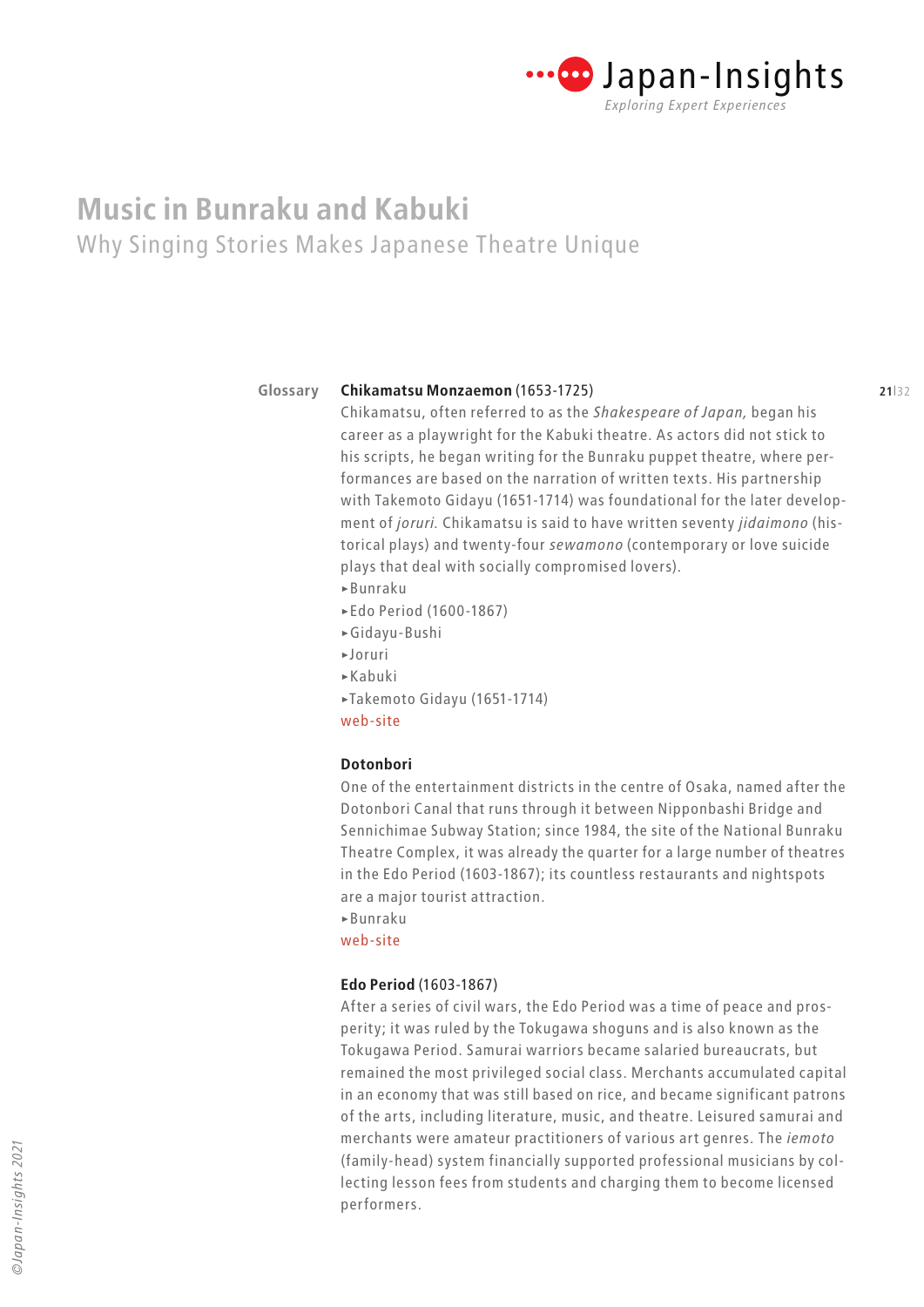

#### **21**|32 **22**|32 **Gagaku Glossary**

The ceremonial music of the Imperial Court, a UNESCO Intangible Cultural Heritage, was introduced to Japan from Tang Dynasty China in the eighth century. Performed continuously ever since, it has undergone various changes during its transmission through many centuries. It is an instrumental ensemble consisting of woodwinds, strings, and percussion, whose repertoire comprises instrumental works, dance pieces, and songs. Japanese and international contemporary composers have been attracted to gagaku and created new works for the ensemble. >Bunraku

[web-site](https://www.kunaicho.go.jp/e-culture/gagaku.html)

### **Gidayu-Bushi**

Genre of joruri story-singing accompanied by shamisen. It bears the name of its founder, Takemoto Gidayu (1651-1714), with the word *fushi* or *bushi,*  meaning vocal music. It was developed in the puppet theatre in the 1680s, in collaboration with playwright, Chikamatsu Monzaemon (1653- 1725). As the musical narration of puppet plays, gidayu-bushi comprises sung narrative and spoken dialogue. Performed by the *tayu* narrator and shamisen player it contains a number of musical substyles: plain accompaniment of the narration and expressive interpretations of distraught emotions, violent actions, or dramatic chases. The shamisen has a large repertoire for interludes and scenes performed without voice.

- >Bunraku
- >Chikamatsu Monzaemon (1653-1725)
- >Shamisen
- >Takemoto Gidayu (1651-1714)
- >Tayu
- [web-site](https://prezi.com/rkg_i7vpbmg_/gidayu-bushi-music-of-the-japanese-puppet-theatre/)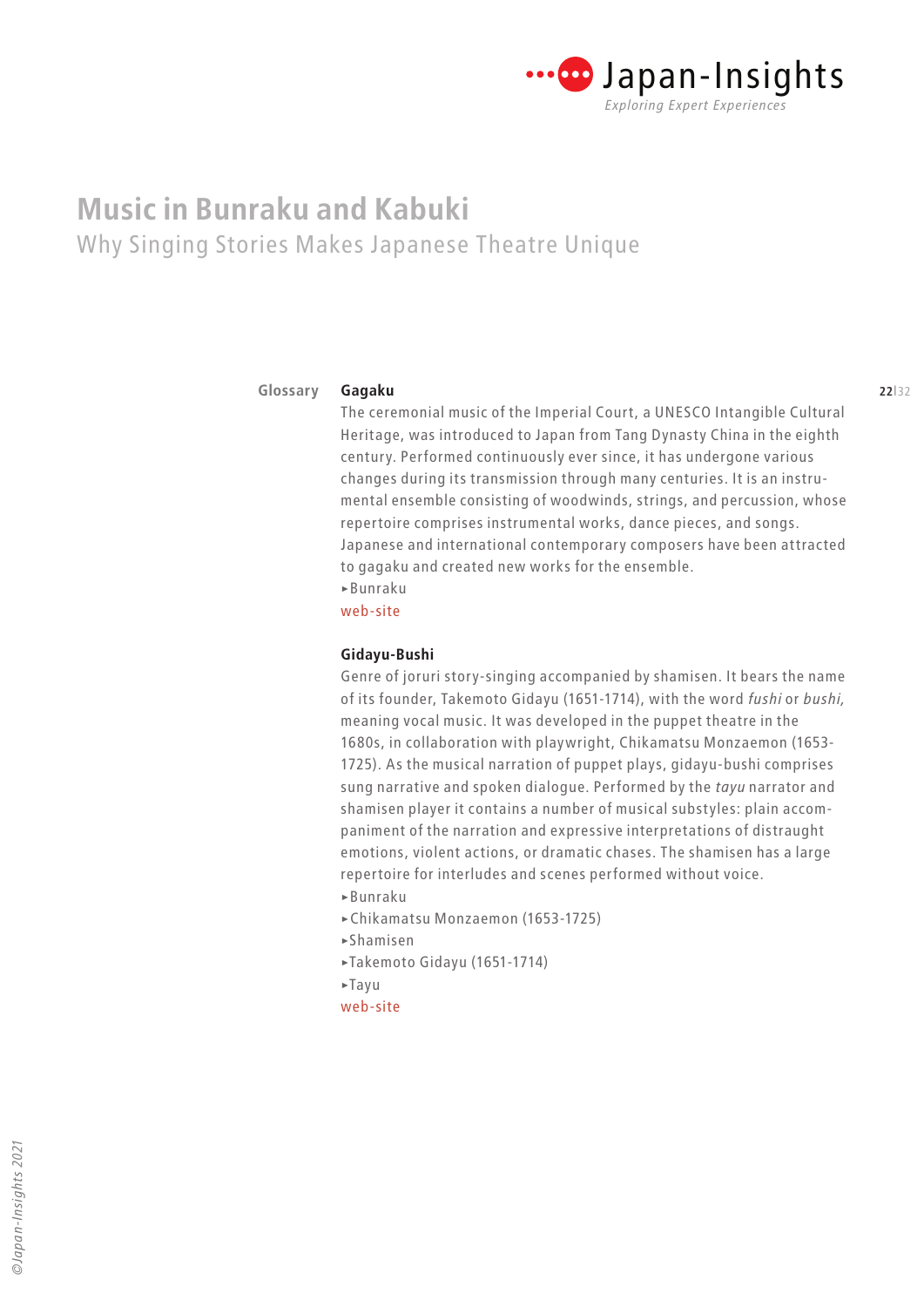

#### **22**|32 **23**|32 **Goze Glossary**

Blind women balladeers who from the medieval period onward performed narratives accompanied by the three-stringed shamisen lute, many of several hours duration. Later, in the Edo Period (1600-1867), they formed autonomous groups, mostly in rural areas where they wandered from village to village, depending on locals for food and lodging. They performed on the streets, but also at parties in private houses. A few goze maintained this lifestyle well into the 20th century.

- >Biwa, Biwa Hoshi
- >Edo Period (1600-1867)
- >Shamisen
- [web-site](https://www.geidai.ac.jp/labs/koizumi/english/awarde/28at1e.pdf)

### **Hatsune no Tabi**

Literally *The Journey with the Drum, Hatsune,* this is one of many *michiyuki* (poetic journey) scenes in the play *Yoshitsune Senbon Zakura* (Yoshitsune and the Thousand Cherry Trees), in which Lady Shizuka, Yoshitsune's lover, a professional dancer, is accompanied by Yoshitsune's retainer Sato Tadanobu (1161-1186) through the Yoshino mountains. Tadanobu is actually a fox in disguise; he yearns for Shizuka's drum, which is covered with the skin of his parents; he appears alternatively as a fox and as Tadanobu, to Shizuka's bemusement.

- >Bunraku
- >Heike Monogatari
- >Michiyuki
- >Yoshitsune Senbon Zakura

[web-site](https://www2.ntj.jac.go.jp/unesco/kabuki/en/play/play23.html)

#### **Heike Monogatari**

Account of the wars between the Heike (or Taira) and Genji (or Minamoto) clans in the late 12th century, known as *The Tale of the Heike;* it has many versions, differing in length, linguistic style, and focus; there is no single identifiable author; all versions combine aspects of historical events, romance, and Buddhistic preaching. Much of the material comes from both oral traditions and written texts. It also exists as a performance tradition: the *biwa hoshi* minstrels, playing the biwa lute, created a story-singing tradition of the Heike Monogatari that has lasted into the 21st century. >Biwa Hoshi [web-site](https://washburn.edu/reference/bridge24/Heike.html)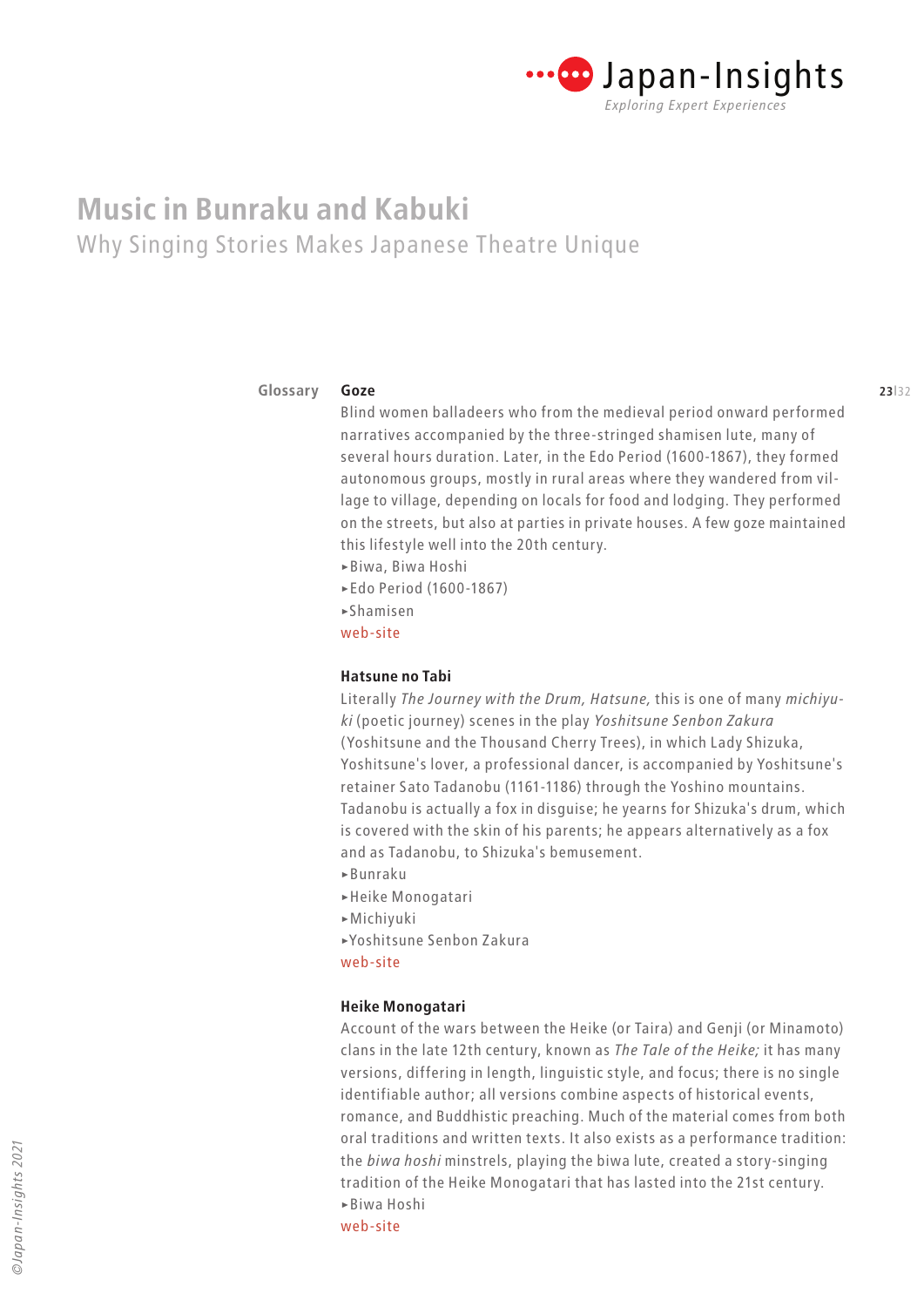

#### **23**|32 **24**|32 **Ichi-no-Tani Futaba Gunki Glossary**

Popular five-act Bunraku puppet play, known as the *Chronicle of the Battle of Ichi-no-Tani,* written by Namiki Sosuke, Asaka Itcho, and Namioka Geiji. It premiered in the Toyotake-za theatre, Osaka in 1751. The fanciful rewriting of events from *The Tale of the Heike* includes some purely fictional episodes. The plot revolves around the slaying of a young warrior, Taira no Atsumori (1169-1184) by the mature Genji warrior, Kumagai no Jiro Naozane (1141-1207). Kumagai takes pity on Atsumori, and sacrifices his own son to save Atsumori; as atonement for this, he takes holy orders to pray for his son's salvation.

- >Bunraku
- >Heike Monogatari
- >Kumagai Jinya
- [web-site](http://enmokudb.kabuki.ne.jp/repertoire_en/%E4%B8%80%E8%B0%B7%E5%AB%A9%E8%BB%8D%E8%A8%98%EF%BD%9E%E7%86%8A%E8%B0%B7%E9%99%A3%E5%B1%8B%EF%BC%88kumagais-camp-a-chronicle-of-the-battle-of-ichinotani%EF%BC%89)

### **Joruri**

Generic term for a whole group of story-singing genres, all accompanied by shamisen. It originated as a story-telling practice of women in the medieval period, focusing on a series of tales about the legendary princess *Joruri,* who for one night entertained the young Minamoto no Yoshitsune (1159-1189), hero of *The Tale of the Heike.* The story was taken up by the biwa hoshi minstrels, who adapted it to their style of story-singing with biwa lute. The Joruri tale evolved in their hands into a new genre with varied subject matter; they accompanied it with the newly arrived shamisen instead of the biwa. They then collaborated with puppeteers, realizing the new puppet joruri play. The form developed exponentially over the 17th century, diversifying into numerous separate genres, each named after its first proponent, such as the gidayu-bushi of Takemoto Gidayu (1651-1714).

- >Biwa Hoshi
- >Bunraku
- >Gidayu-Bushi
- >Goze
- >Hatsune no Tabi
- >Heike Monogatari
- >Minamoto no Yoshitsune (1159-1189)
- >Monogatari
- >Shamisen
- >Takemoto Gidayu (1651-1714)
- [web-site](https://livejapan.com/en/article-a0000300/)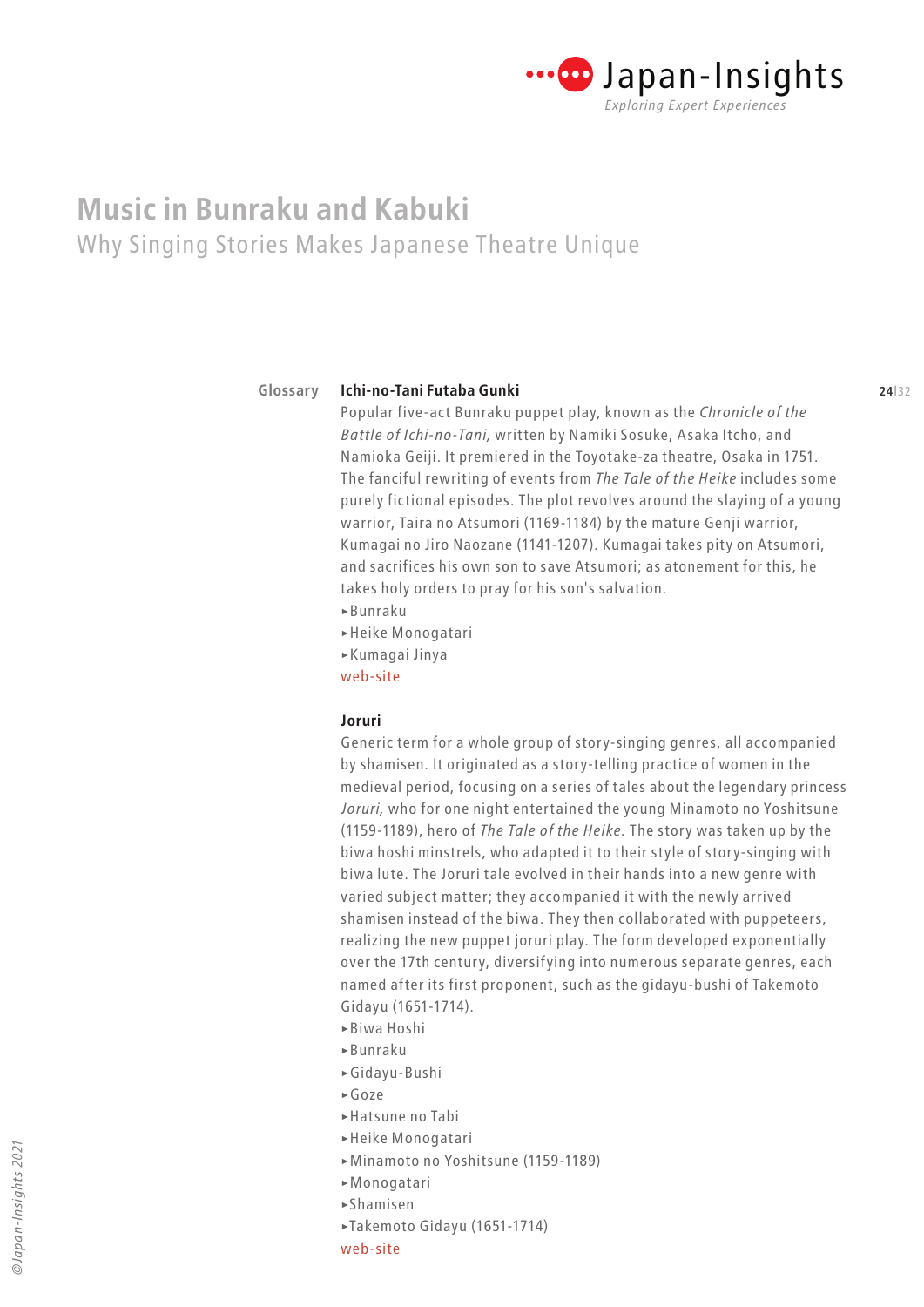

#### **24**|32 **25**|32 **Kabuki Glossary**

This quintessential Japanese theatre, a designated UNESCO Intangible Cultural Heritage, first appeared in 1603 when the shrine maiden Izumo no Okuni and her all-female troupe of dancers began performing in the dry riverbed of the Kamo River in Kyoto. Kabuki, literally *the art of song and dance,* quickly became very popular and was copied by many other women's troupes. While the early performances had no specific plot, they were enjoyed for their colorful eccentric staging and for their erotic innuendo.

In 1629, out of concern for public morals, the shogun Tokugawa Iemitsu (1604-1651) banned women from the stage; since then, Kabuki has become a theatre of all-male actors, playing both male and female roles; this established the art of the cross-dressing female impersonator, the *onnagata.* From the 1680s onwards, Kabuki was rivalled by the puppet joruri of Takemoto Gidayu (1651-1714) and Chikamatsu Monzaemon (1653-1725). Kabuki began to appropriate and adapt puppet plays, thus stimulating the development of drama in Kabuki.

Kabuki drama was particularly innovative from the early 19th century with the plays of Tsuruya Nanboku (1755-1829), which were noted for their supernatural themes and grotesque persona. Later, Kawatake Mokuami (1816-1893), became the lead playwright of the Kawarazaki-za theatre in Edo; with over 150 plays of both historical and contemporary genres, he is considered one of the greatest Kabuki authors; he created many innovative plays that include joruri dance scenes.

Kabuki is a hereditary family business, in which actors are known by their stage names, which are passed down over several generations; they are often associated with famed roles or acting styles.

- >Bunraku
- >Chikamatsu Monzaemon
- >Edo Period (1600-1867)
- >Heike Monogatari
- >Ichi-no-Tani Futaba Gunki
- >Joruri
- >Takemoto Gidayu
- [web-site](https://www2.ntj.jac.go.jp/unesco/kabuki/en/)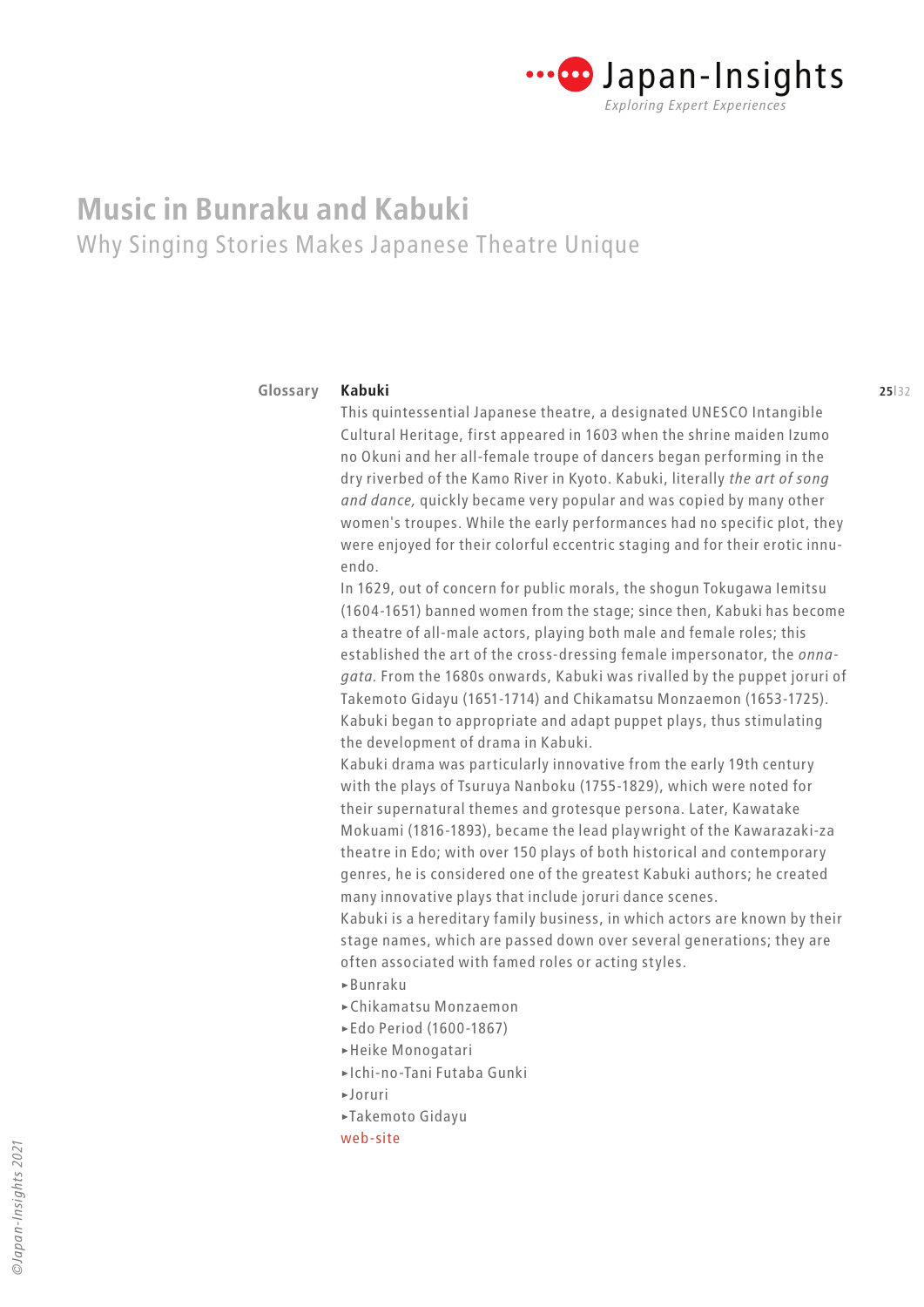

#### **Glossary**

#### **25**|32 **26**|32 **Kiyomoto-Bushi**

Named after its founder, Kiyomoto Enjudayu (1777-1825); one of many genres of *joruri* story-singing accompanied by the three-stringed shamisen lute. It developed in the Kabuki theatre as dance music, first appearing in 1812. Compared with *gidayu-bushi,* the music of the puppet theatre, kiyomoto-bushi is higher in musical register, uses the medium-weight shamisen, and generally is more lyrical. It is famous for its sensuous *kudoki* lament sections.

- >Bunraku
- >Gidayu-Bushi
- >Joruri
- >Kabuki
- >Kudoki
- >Shamisen
- [web-site](https://web.archive.org/web/20141015090551/http://jtrad.columbia.jp/eng/history03.html)

### **Kudoki**

Vocal passage in *joruri* story-singing expressing the lament or passionate frustration of a female character towards a loved one; an inner monologue of a dramatic character, delivered entirely by the musicians not the actors. Sung in a high pitch register, it is a dramatic and musical highlight.

- >Joruri
- >Kabuki
- >Kiyomoto-Bushi
- [web-site](https://www2.ntj.jac.go.jp/dglib/modules/kabuki_dic_en/entry.php?entryid=1105)

### **Kumagai Jinya**

Translated as *Kumagai's Camp,* this is one of the five acts of the popular Bunraku puppet play *Ichi-no-Tani Futaba Gunki* (Chronicle of the Battle of Ichi-no-Tani). Based on *The Tale of the Heike* it dramatizes the outcome of a confrontation between Genji warrior Kumagai no Jiro Naozane and Heike warrior Taira no Atsumori; Kumagai, returning from the battlefield, recounts his killing of the young warrior Atsumori; a highly popular play in Bunraku and Kabuki, full of emotions, loyalties, loves, deceptions and sacrifices among warrior clans

- >Heike Monogatari
- >Ichi-no-Tani Futaba Gunki
- >Joruri
- >Kabuki
- >Taira no Atsumori (1169-1184)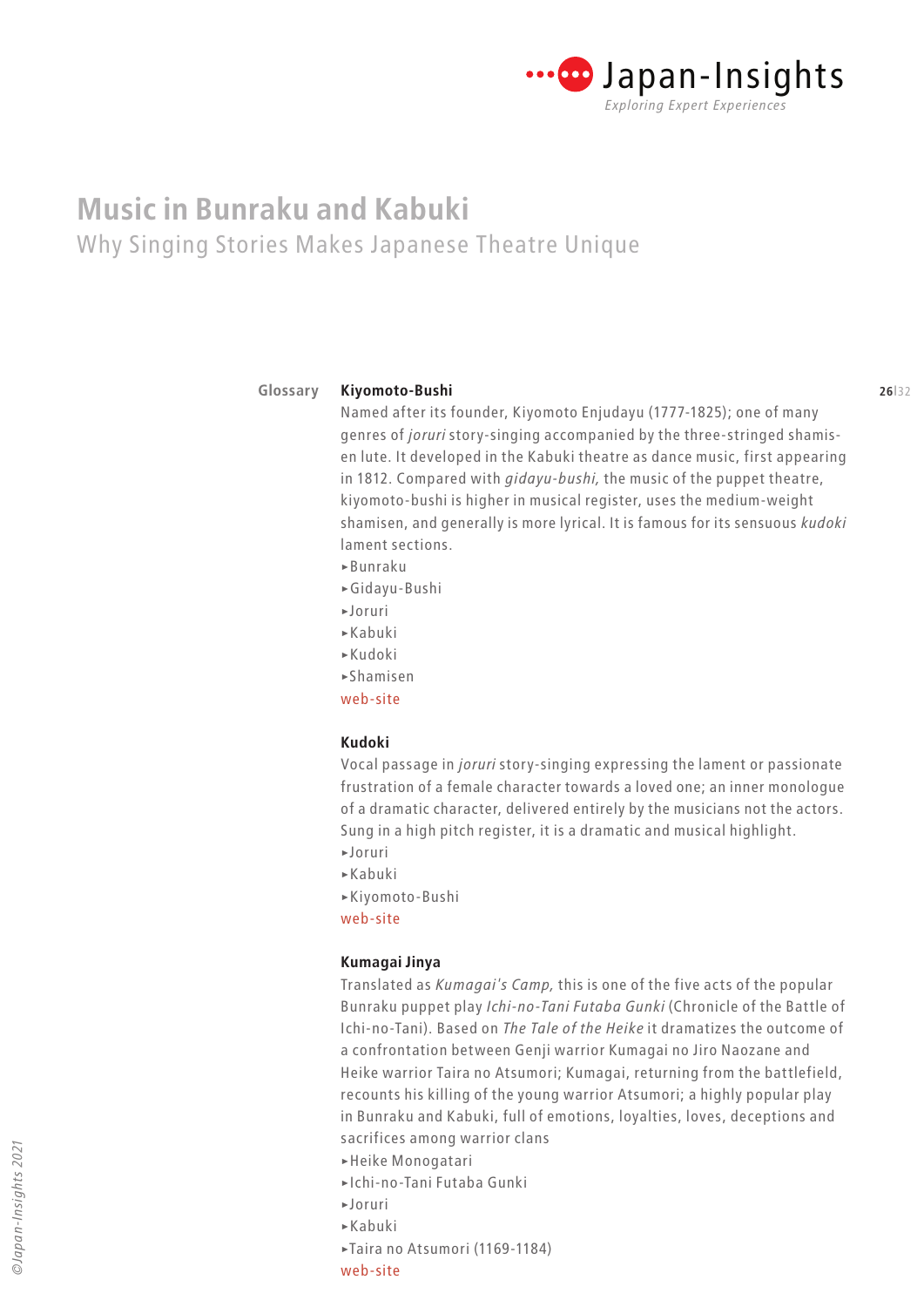

#### **26**|32 **27**|32 **Michiyuki Glossary**

Literally *journey/travel* but often translated as *poetic jopurney,* a lyrical description and enactment of a journey forming a scene or act of a play. In historical dramas such as *Yoshitsune Senbon Zakura,* michiyuki are light-hearted scenes that offer relief from the more serious events of the plot. In contemporary plays that deal with socially compromised lovers who resort to double suicide, the michiyuki scene is a poignant staging of the last journey of both protagonists to their deaths. Michiyuki scenes are performed by six or more *tayu* narrators and six shamisen players, with only sparse dramatic dialogue.

- >Hatsune no Tabi
- >Kabuki
- >Shamisen
- $\blacktriangleright$ Tayu
- >Yoshitsune Senbon Zakura

### **Minamoto no Yoshitsune** (1159-1189)

Warrior whose bravery as a military commander led to the decisive victory of the Genji or Minamoto clan over the Heike clan in the *Genpei* wars from 1180 to 1185. After a tumultuous career, Yoshitsune was finally hunted down by his half-brother and Genji clan leader Minamoto no Yoritomo (1147-1199), who saw of him as a dangerous rival and wanted to eliminate him during the siege of Koromogawa near Hiraizumi. He was then forced to commit suicide.

His early life and his time as a fugitive after 1185 are detailed in the semifictional *Gikeiki* (The Chronicle of Yoshitsune), which became the inspiration for numerous narratives and theatrical depictions of this legendary hero in Noh, Bunraku, and Kabuki.

- >Bunraku
- >Heike Monogatari
- >Joruri
- >Kabuki
- >Michiyuki
- >Noh
- [web-site](https://www.samurai-archives.com/yoshitsune.html)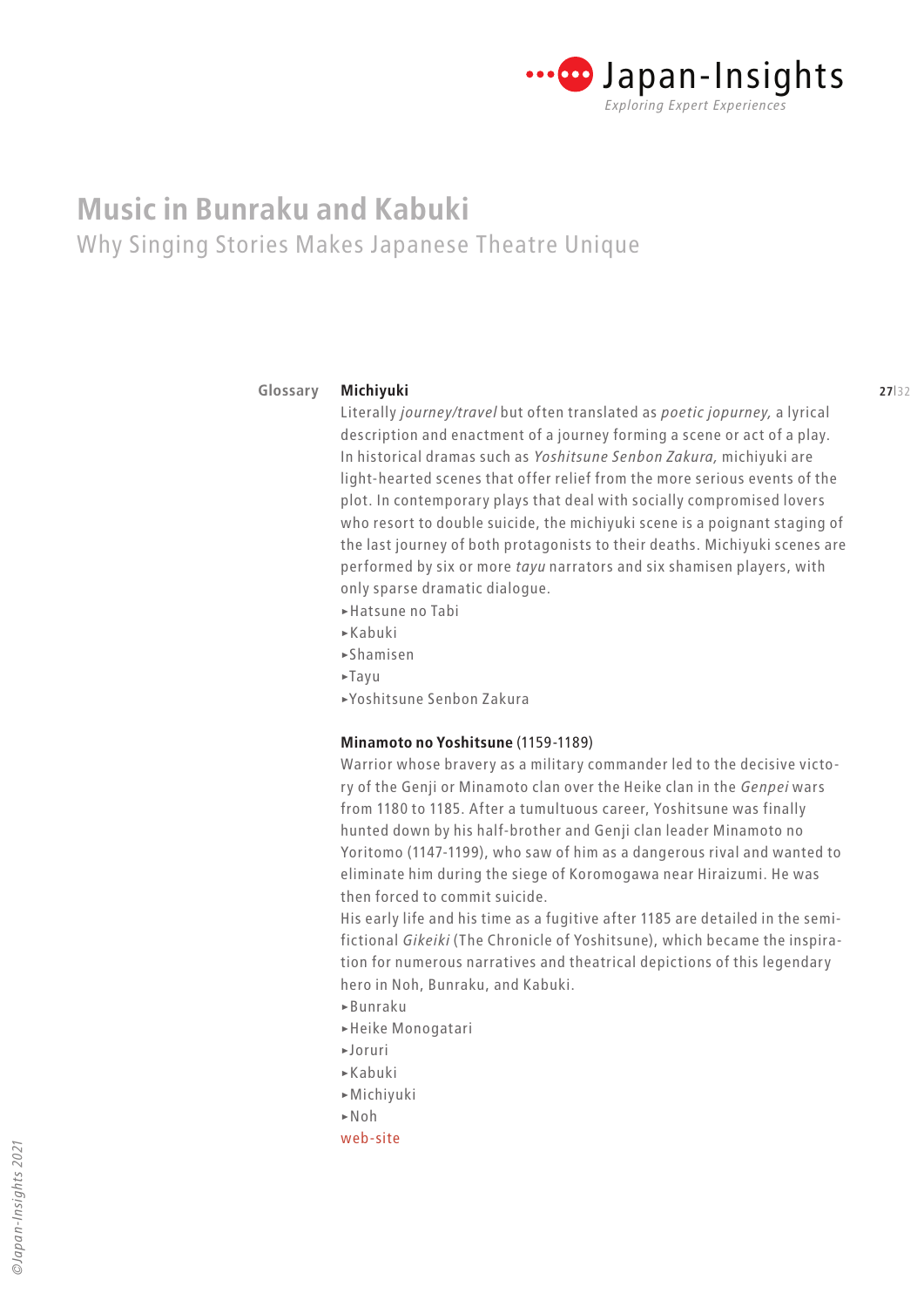

#### **Glossary**

### Literally *story* or *narrative,* this formulaic section in a joruri play is a monologue in which a warrior narrates a past battle, while the doll or actor re-enacts the battle for another character in the play. It forms the climax of the scene. The music is rhythmic and energetic; the battle scene is portrayed sonically by off-stage instruments: cymbals, conch horn, and drum. Sung sections alternate rapidly with lines spoken in time to a vigorous shamisen accompaniment.

>Bunraku

**Monogatari**

- >Joruri
- >Kabuki
- >Shamisen

### **Naniwa-Bushi**

Also known as *rokyoku,* it is a genre of traditional Japanese story-singing that emerged in the later 19th century; often performed in small, intimate theatres by a *rokyoku-shi* reciter and a shamisen player; the only props are the singer's fan and towel; the format allows for rich improvisations >Rokyoku

#### **Noh**

A theatre of male actors and instrumental ensemble, comprising acting, dance, singing and narration. It was brought to its current form by Kan'ami Kiyotsugu (1333-1384) and his son Zeami Motokiyo (1363-1443) in the 14th century. It gained samurai patronage, and many prominent samurai enjoyed performing it alongside professionals. It is still performed today by many professional and semi-professional troupes, and by amateurs. Over its long history the movements and music of noh became highly codified, which facilitated its continued transmission. Noh plays freely adapted literary and oral sources, such as *The Tale of the Heike,*  and noh plays were in turn adapted by later theatrical and literary forms. UNESCO Intangible Cultural Heritage.

- >Heike Monogatari
- >Minamoto no Yoshitsune (1159-1189)
- >Sado Island
- [web-site](https://www2.ntj.jac.go.jp/unesco/noh/en/)

### **Rokyoku**

Synonym for Naniwa-Bushi >Naniwa-Bushi

**28**|32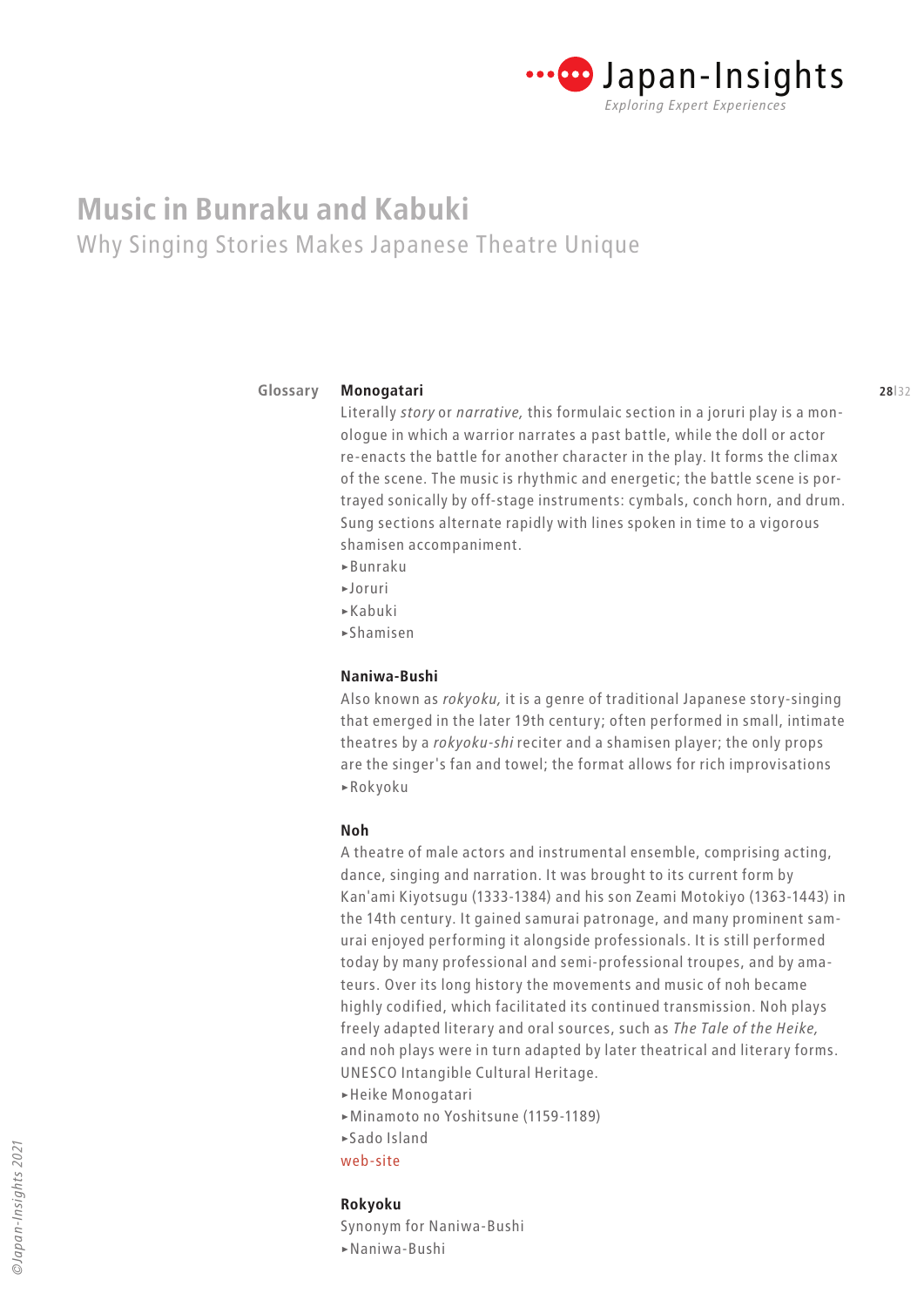

#### **28**|32 **29**|32 **Sado Island Glossary**

Japan's sixth largest island, located in the Sea of Japan, about 50km off the coast of Niigata Prefecture. Its remoteness made it a place of exile for political or otherwise defamed figures; the most prominent among them were the Buddhist monk Nichiren (1222-1282) from 1271 to 1274 and the founder of Noh, the dramatist Zeami Motokiyo (1363-1443), who was exiled in 1434 under unspecified charges. The island experienced an economic upturn during the Edo Period (1600-1867), when gold was discovered in 1601; the last mine was closed in 1989. >Sado Ningyo Shibai

[web-site](https://www.visitsado.com/en/)

### **Sado Ningyo Shibai**

On the island of Sado in the Sea of Japan, three puppetry traditions have been preserved - all of them designated as Important Intangible Folk Cultural Property: *bunya ningyo, sekkyo ningyo,* and *noroma ningyo* (*ningyo* means puppet). Bunya ningyo and sekkyo ningyo puppets are operated by one puppeteer and the play is accompanied by *joruri* narrative and the three-stringed shamisen lute.

Bunya ningyo, named after the joruri singer Okamoto Bunya (1633-1694) from the Kansai area of western Japan dates back to the late 19th century. The artists are curtained from the view of the audience. Sekkyo ningyo is a dramatization of *sekkyo-bushi,* a genre of story-singing associated with Buddhist teaching through miracle tales. Its musical style is simpler than bunya ningyo. Noroma ningyo is a slapstick style of puppetry with crude and sometimes scatological humour. Currently there are about five or six performing troupes on the island.

- >Bunraku
- >Joruri
- >Sado Island
- [web-site](https://wepa.unima.org/en/sado-ga-shima-puppetry/)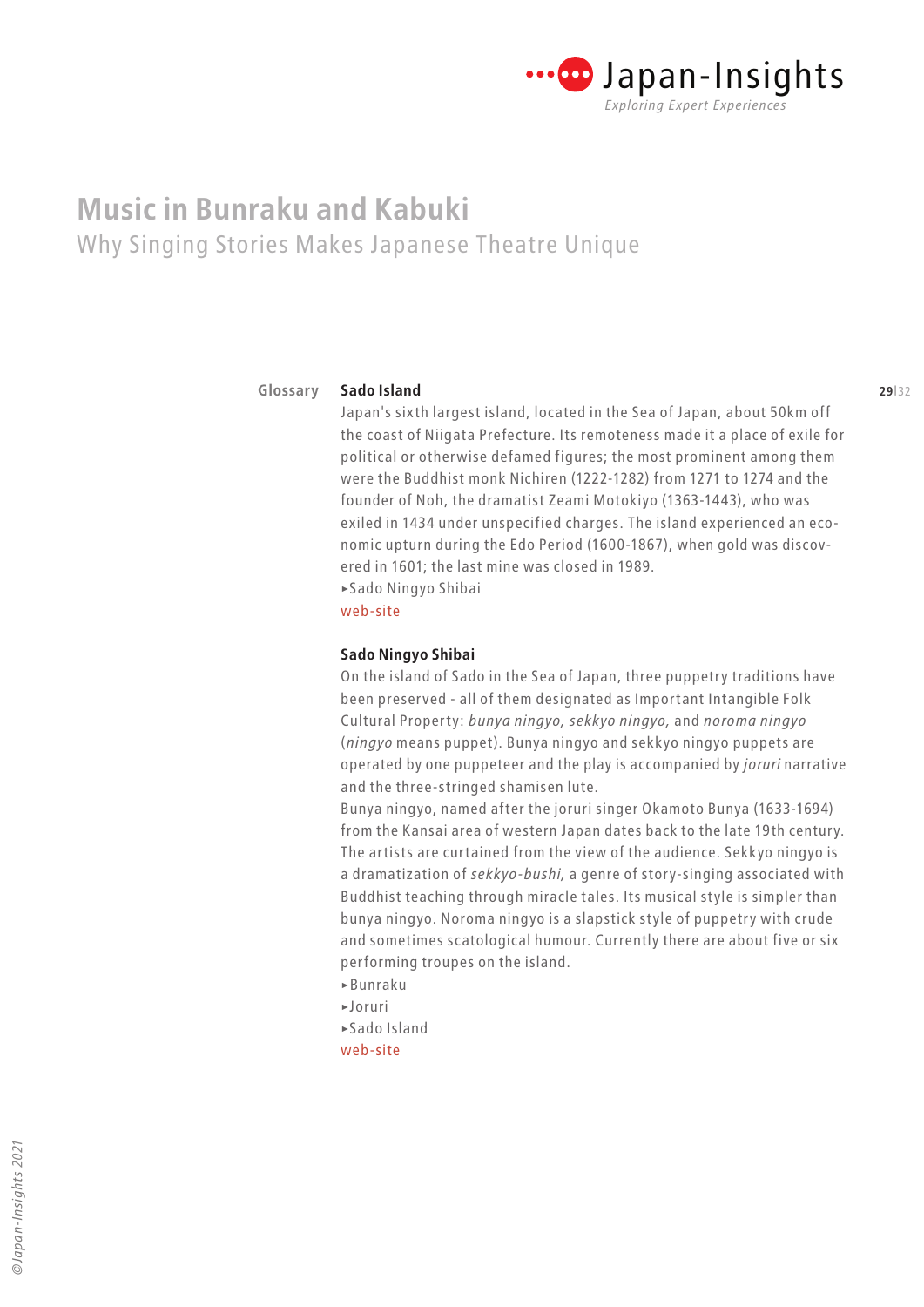

#### **2 2 30**|32 **31 30**|32 **Shamisen Glossary**

Literally *three strings,* a relative of the Western lute, introduced from China via the Ryukyu Islands, today's Okinawa Prefecture, in the 16th century. Its long unfretted neck allows nuanced melodic shading of tones. The *biwa hoshi,* visually impaired minstrels, adapted it by applying some features of the biwa lute, notably the use of the large plectrum. It soon became the most popular instrument of the Edo Period (1600-1867), and is used to accompany *joruri* story-singing, in *nagauta* Kabuki dance music*,* in *jiuta* chamber music*,* and in folk song. >Biwa

- >Biwa Hoshi
- >Edo Period (1600-1867)
- >Goze
- >Joruri
- >Kabuki
- >Rokyoku
- [web-site](https://www.senzoku-online.jp/TMDL/e/02-shamisen.html)

### **Taira no Atsumori** (1169-1184)

Samurai of the Heike or Taira clan whose death at the age of 15 in the Battle of Ichi-no-Tani was chronicled in *The Tale of the Heike.* His tragic engagement in single combat with Kumagai no Jiro Naozane, an ally of the Genji or Minamoto clan, has long captured the popular imagination and has been frequently retold in literature, theatre, and in contemporary popular culture.

- >Bunraku
- >Heike Monogatari
- >Ichi-no-Tani Futaba Gunki
- >Kabuki
- >Kumagai Jinya
- >Minamoto no Yoshitsune (1159-1189)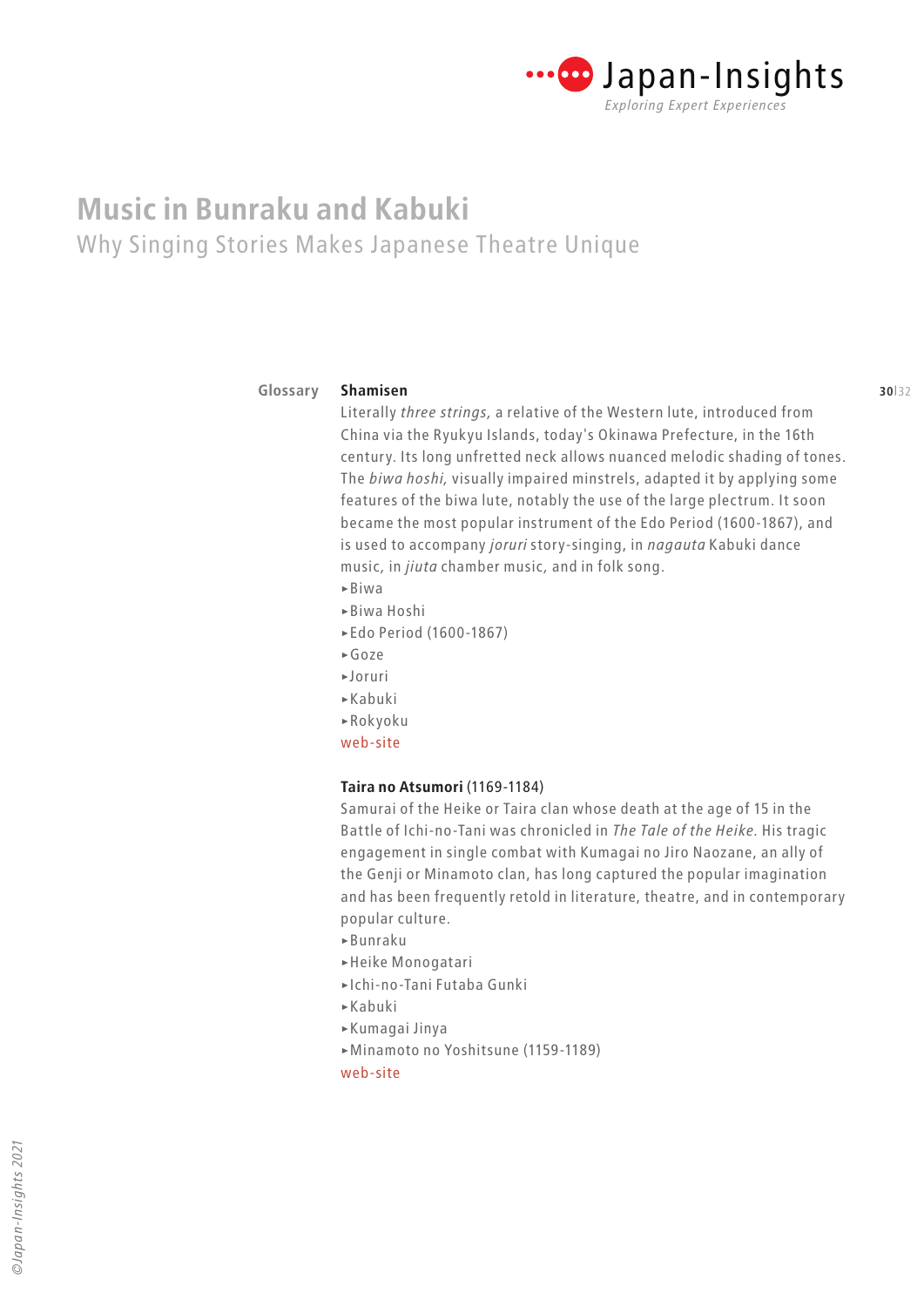

#### **Glossary**

#### **30**|32 **31**|32 **Takemoto Gidayu** (1651-1714)

Author, theorist, and *tayu* reciter of the traditional Japanese *joruri* puppet theatre. He collaborated with former Kabuki playwright Chikamatsu Monzaemon (1653-1725) to develop the genre that became known as *gidayu-bushi* and later a more literary form of ningyo joruri which evolved into the Bunraku puppet theatre we know today. He was founder and manager of the Takemoto-za puppet theatre in Osaka's Dotonbori district. >Bunraku

- >Chikamatsu
- >Monzaemon (1653-1725)
- >Dotonbori
- >Edo Period (1600-1867)
- >Gidayu-Bushi
- >Joruri
- [web-site](https://wepa.unima.org/en/takemoto-gidayu/)

### **Tayu**

The story-singer (chanter or reciter) in Japanese puppet theatre. Together with the shamisen player, his task is not only to narrate the background of the plot, but also to embody the voice of each character. Tayu are considered the most important actors in puppetry, as they have to dramatise the emotions of male and female characters and their wide range of ages, personalities and roles.

- >Bunraku
- >Gidayu-Bushi
- >Joruri
- >Michiyuki
- >Rokyoku
- >Shamisen
- >Takemoto Gidayu (1651-1714)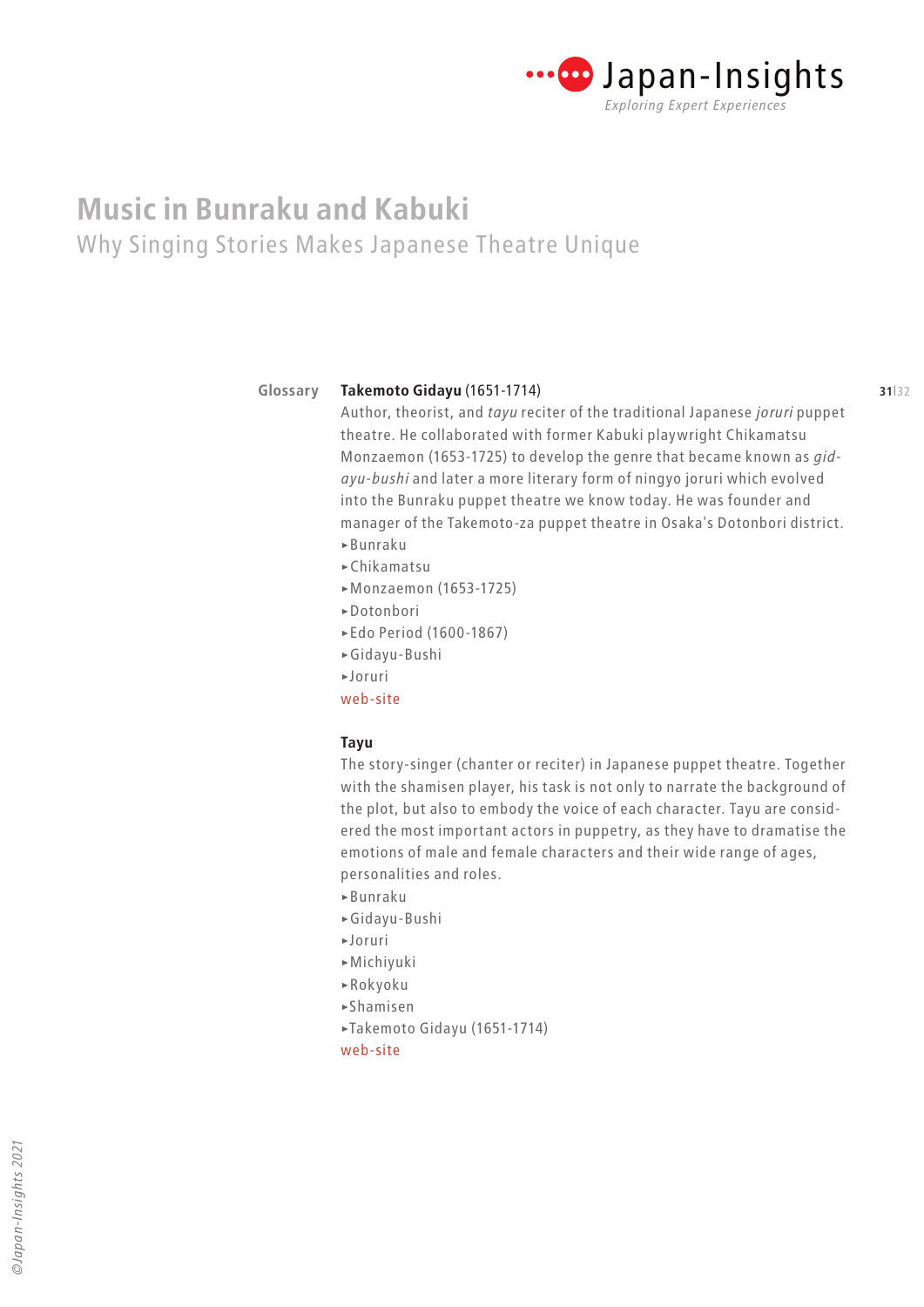

#### **31**|32 **32**|32 **Yoshitsune Senbon Zakura Glossary**

This classic seven-act play, known as *Yoshitsune and the Thousand Cherry Trees,* premiered as a Bunraku puppet play at the Takemoto-za theatre in Osaka's Dotonbori district in 1747; co-authored by Takeda Izumo, Miyoshi Shoraku, and Namiki Senryu. It was soon afterwards adapted for Kabuki. It is a fanciful recreation of episodes, recorded in the semi-fictional *Gikeiki* (The Chronicle of Yoshitsune), where the fugitive samurai Minamoto no Yoshitsune (1159-1189) is in flight from vassals of the Shogun, his halfbrother Minamoto no Yoritomo (1147-1199). One of the most frequently performed scenes is *Hatsune no Tabi* (The Journey with the Drum, Hatsune), a *michiyuki* (poetic journey) in which Lady Shizuka, Yoshitsune's lover, is accompanied by Yoshitsune's retainer Sato Tadanobu (1161-1186) through the Yoshino mountains.

- >Bunraku
- >Dotonbori
- >Hatsune no Tabi
- >Joruri
- >Kabuki
- >Michiyuki
- >Minamoto no Yoshitsune (1159-1189)